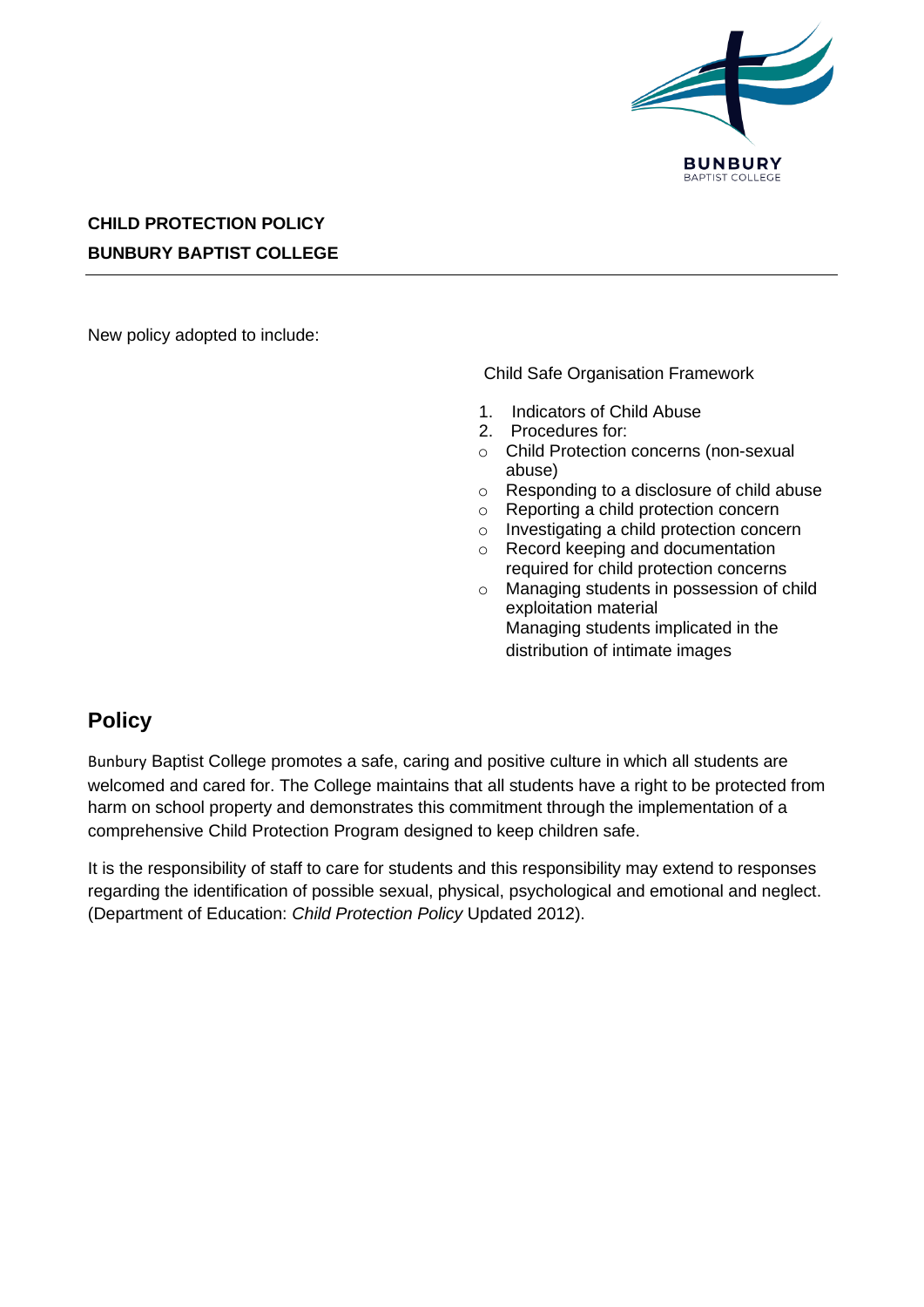# **CHILD SAFE ORGANISATION FRAMEWORK**

The College's commitment to child safety is based on the framework as identified in the Child Safe Organisations WA Guidelines (April 2016) which guides the development and regular review of our strategies, policies and procedures, systems and processes to protect children from abuse.



### *The Nine Domains of the Child Safe Organisation Framework*

*Commissioner for Children and Young People WA (2016). Child Safe Organisations WA: Guidelines, Commissioner for Children and Young People WA, Perth. Page 7*

### **Leadership and Governance**

The College Principal annually reviews the College's Child Safe practices and policies using the Child Safe Organisations WA Self-Assessment Tool. The Assessment is submitted to the Governing Body annually. Policies relating to Child Protection are endorsed and adhered to by the Governing Body.

### **Empowering Children to participate**

Students are invited to participate in the student council to contribute ideas about the development of the College and its practices. Students can provide suggestions freely to improve the school using a Suggestions Box located in the Student Office.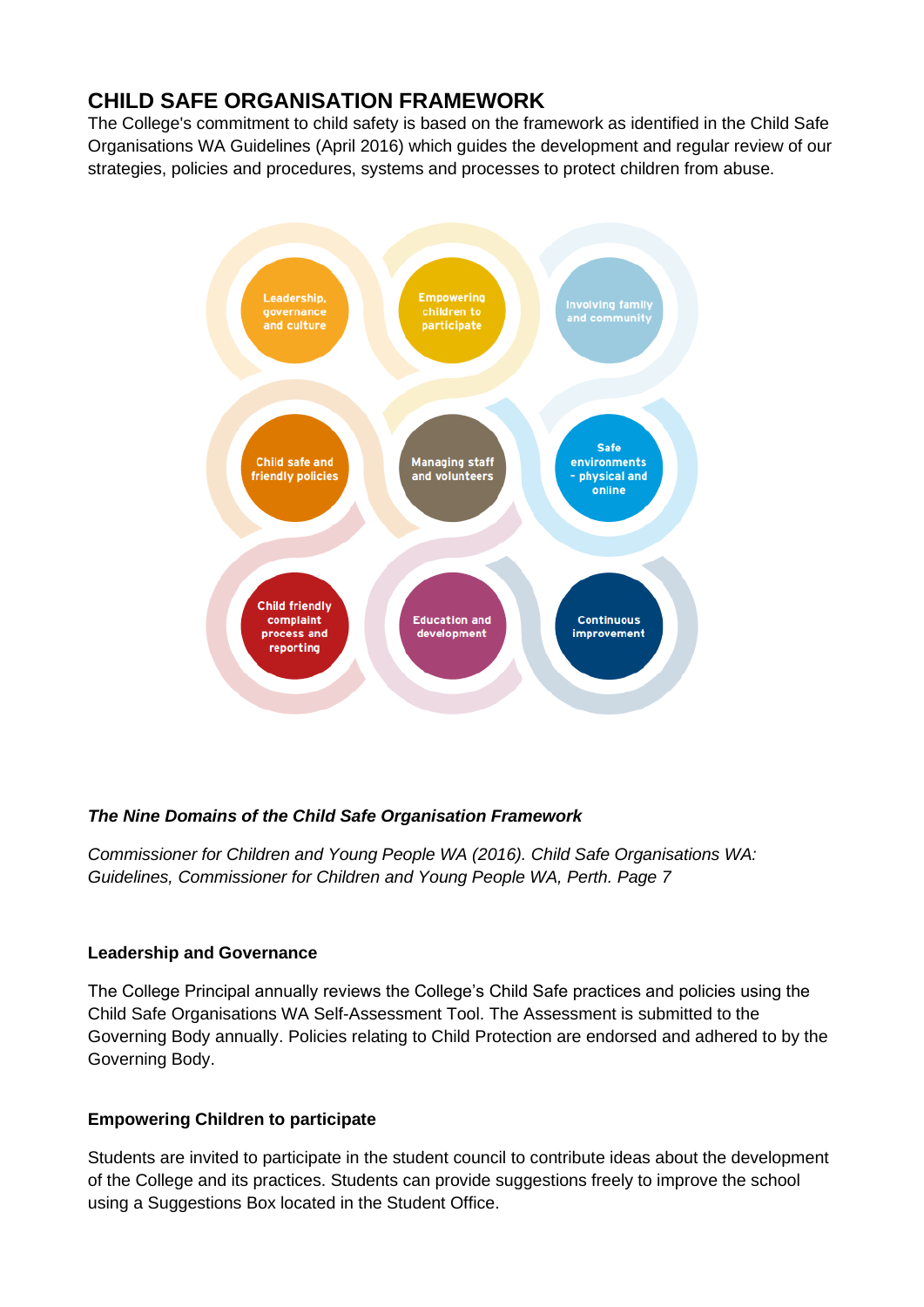### **Involving Family and Community**

Students, Caregivers, Volunteers and Visitors to the College are asked to follow a Code of Conduct that supports a Child Safe Organisation. Caregivers are provided information on an annual basis about the *Protective Behaviours Curriculum* that each student completes for their respective years. Volunteers at the College undergo a training session on child protection, abuse and grooming.

### **Safe environments, physical and online**

Students and staff must adhere to the respective *Code of Conduct* and *Occupational Health and Safety Policy* that promotes a safe physical environment. Students must adhere to the *Computer and Internet Usage Policy*. Staff must adhere to the *IT Policy*. Both promote responsible and safe online behaviour.

### **Managing staff and volunteers**

When employing staff, all staff are required to provide a copy of their current WWC card. A register is maintained that records the expiry dates for each staff member. Each staff member is alerted when their card is expiring, by Administration. All volunteers within the College are required to provide a copy of a current WWC before commencing volunteer work at the College. Staff must annually participate in professional development that supports their understanding of the Staff Code of Conduct, identifying and responding to grooming behaviour, and mandatory reporting requirements.

### **Child friendly complaint process and reporting**

Students are provided simple steps of how to raise a concern or complaint. This information is taught to them as part of the Protective Behaviours Curriculum and also posted within the classrooms and around the school.

### **Education and development**

All students complete the Keeping Safe: Child Protection Curriculum to provide students the necessary protective the skills and strategies that promote protective behaviours. Each year, essential staff are provided further professional development to enhance their teaching and delivery of this program.

### **Continuous Improvement**

This framework and related policies are reviewed and assessed annually.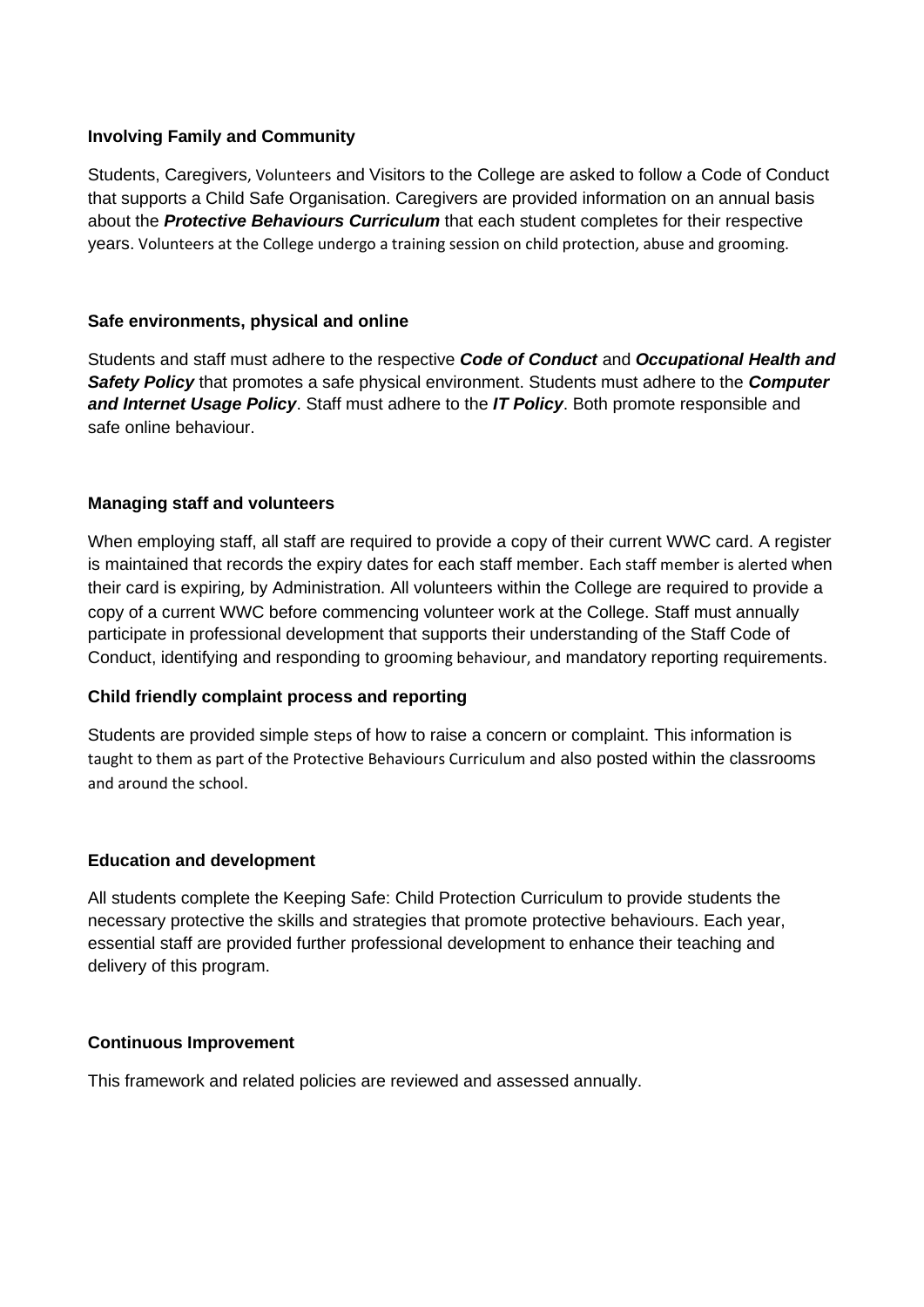### **Definitions**

#### *Child* (Section 3 of the Act)

A person who has not reached the age of 18 years of age and, in the absence of positive evidence as to age, means a person who is apparently under 18 years of age.

Young people aged 18 and over are considered to be adults and are not covered by this legislation. However, schools still owe a duty of care to any students at the school. In these instances, police should be informed of any assault or crime against the young person.

#### *Child Protection Concern*

A concern about the wellbeing of a child based on the observation of indicators or information that may lead to a concern for:

- the care of the child:
- the physical, emotional, psychological and educational health and/or sexual development of the child; and
- the safety of the child.

### *Child Abuse*

Occurs when a child has been subjected to physical, sexual, or emotional abuse and/or neglect which has resulted or is likely to result in harm to the child's wellbeing. It may involve ongoing, repeated or persistent abuse, or arise from a single incident.

Four forms of child abuse are covered by WA law:

- (1) Physical abuse occurs when a child is severely and/or persistently hurt or injured by an adult or a child's caregiver.
- (2) Sexual abuse, in relation to a child, includes sexual behaviour in circumstances where: (a) the child is the subject of bribery, coercion, a threat, exploitation or violence;
	- (b) the child has less power than another person involved in the behaviour; or
	- (c) there is a significant disparity in the developmental function or maturity of the child and another person involved in the behaviour.
- (3) Emotional abuse includes:
	- (a) psychological abuse; and
	- (b) being exposed to an act of family and domestic violence.
- (4) Neglect includes failure by a child's parents to provide, arrange or allow the provision of, (a) adequate care for the child; or
	- (b) effective medical, therapeutic or remedial treatment for the child.

#### *Physical Abuse*

Occurs when a child is severely and/or persistently hurt or injured by an adult or a child's caregiver. It may also be the result of putting a child at risk of being injured.

Some examples are: hitting, shaking, punching; burning and scolding; excessive physical punishment or discipline; attempted suffocation; or shaking a baby.

#### *Emotional Abuse*

Occurs when an adult harms a child's development by repeatedly treating and speaking to a child in ways that damage the child's ability to feel and express their feelings. Emotional abuse includes psychological abuse and being exposed to an act of family and domestic violence.

Some examples are: constantly putting a child down; humiliating or shaming a child; not showing love, support or guidance; continually ignoring or rejecting the child; exposing a child to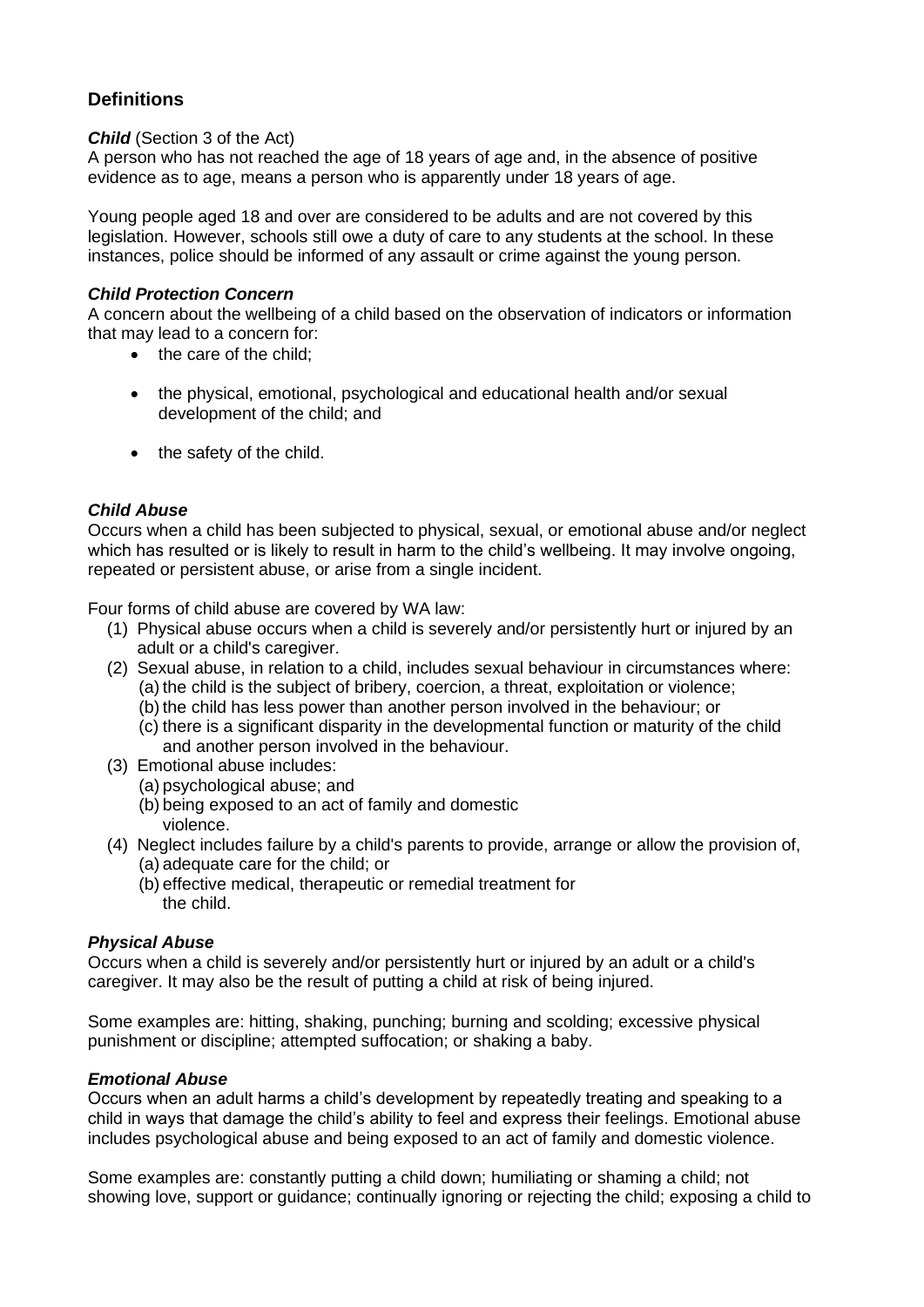family and domestic violence; threatening abuse or bullying a child; threats to harm loved ones, property or pets.

### *Psychological Abuse*

Included under emotional abuse is psychological abuse. This abuse damages a child's intellectual faculties and processes, including intelligence, memory, recognition, perception, attention, imagination and moral development. Children are likely to feel worthless, flawed, unloved, unwanted, endangered or only of value in meeting another's needs.

### *Family and Domestic Violence*

Under the Restraining Orders Act 1997 Section 6, an act of family and domestic violence means one of the following acts that a person commits against another person with whom he or she is in a family and domestic relationship:

- (a) assaulting or causing personal injury to the person;
- (b) kidnapping or depriving the person of his or her liberty;
- (c) damaging the person's property, including the injury or death of an animal that is the person's property;
- (d) behaving in an ongoing manner that is intimidating, offensive or emotionally abusive towards the person;
- (e) pursuing the person or a third person, or causing the person or a third person to be pursued:
	- (i) with intent to intimidate the person; or
	- (ii) in a manner that could reasonably be expected to intimidate, and that does in fact intimidate, the person;
- (f) threatening to commit any act described in paragraphs (a) to (c) against the person.

### *Neglect*

When a child is not provided with adequate food or shelter; effective medical, therapeutic or remedial treatment, and/or care, nurturance or supervision to a severe and/or persistent extent where the health or development of the child is significantly impaired or placed at serious risk.

### *Sexual abuse* (Section 124A of the Act)

'Sexual abuse' in relation to a child, includes sexual behaviour in circumstances where:

(a) The child is the subject of bribery, coercion, a threat, exploitation or violence; or

(b) The child has less power than another person involved in the behaviour; or

(c) There is a significant disparity in the developmental function or maturity of the child and another person involved in the behaviour.

This legislation is not intended to capture all sexual activity involving children and young people. Reference should be made to consent laws in Western Australia, The Criminal Code Act Compilation Act 1913 sections 320 - 322.

### *Reasonable belief*

A 'reasonable belief' is formed if a reasonable person in the same position would have formed the belief on the same grounds. A 'reasonable belief' is not the same as having proof. If a reasonable belief has been formed then the **[Mandatory Reporting Policy](https://mbc.complispace.com.au/MandatoryReportingPolicy)** must be followed.

# **INDICATORS OF CHILD ABUSE**

### *Guidelines*

Most cases of child abuse are not identified based on a single event or indicator. Indicators usually occur in clusters but the absence of indicators does not exclude the possibility that abuse is occurring.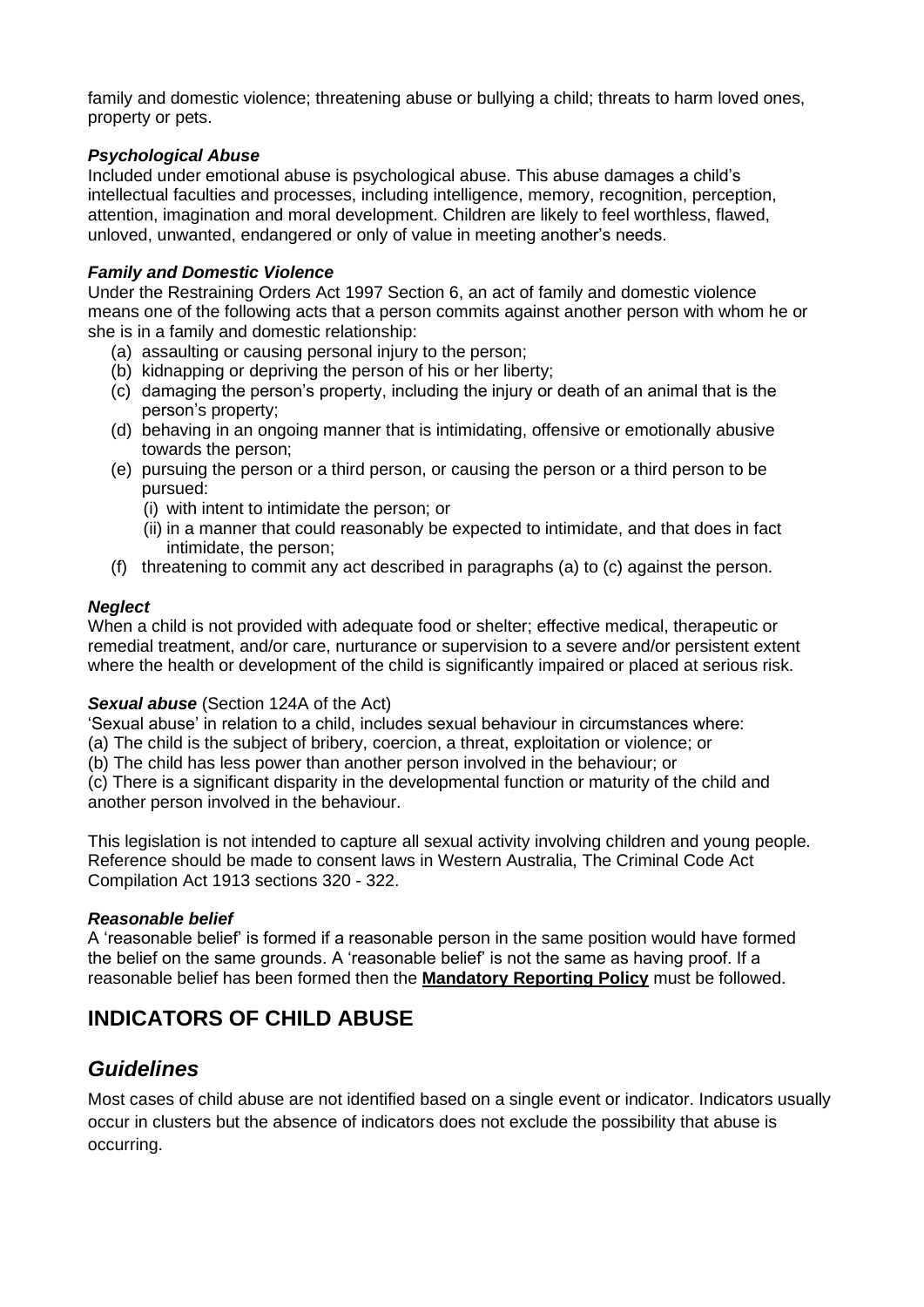The following indicators may lead to a concern that a child is being subjected to abuse. Indicators should be considered in the context of the child's age, capabilities, medical and developmental history.

# *Physical Abuse*

Physical abuse occurs when a child is severely and/or persistently hurt or injured by an adult or a child's caregiver. It may also be the result of putting a child at risk of being injured.

Some examples are: hitting, shaking, punching; burning and scolding; excessive physical punishment or discipline; attempted suffocation; giving harmful substances.

It does not include accidental injury.

### *Possible physical indicators:*

- Bite marks
- **Bruises**
- Burns
- Broken bones
- Hair missing in tufts
- Arms and legs covered by clothing in warm weather
- Lacerations and abrasions (especially to the eyes, lips, gums and mouth)
- Missing or loosened teeth
- Welts
- Lack of treatment and care of an injury

### *Possible behavioural indicators:*

- No or little emotion when hurt
- Regression
- Overly compliant, shy, withdrawn, passive
- Uncommunicative
- Non-suicidal self-injury, suicidal ideation, suicide attempts
- Disclosure
- Fear of a parent/guardian or relative
- Avoidance of physical contact
- School attendance issues
- Unexplained or unlikely explanation of injury
- Drug or alcohol abuse

## *Emotional Abuse*

Emotional abuse occurs when an adult harms a child's development by repeatedly treating and speaking to a child in ways that damage the child's ability to feel and express their feelings.

Emotional abuse includes psychological abuse and exposure to family violence.

Some examples are: constantly criticising, shaming or threatening a child or showing little or no love, support or guidance.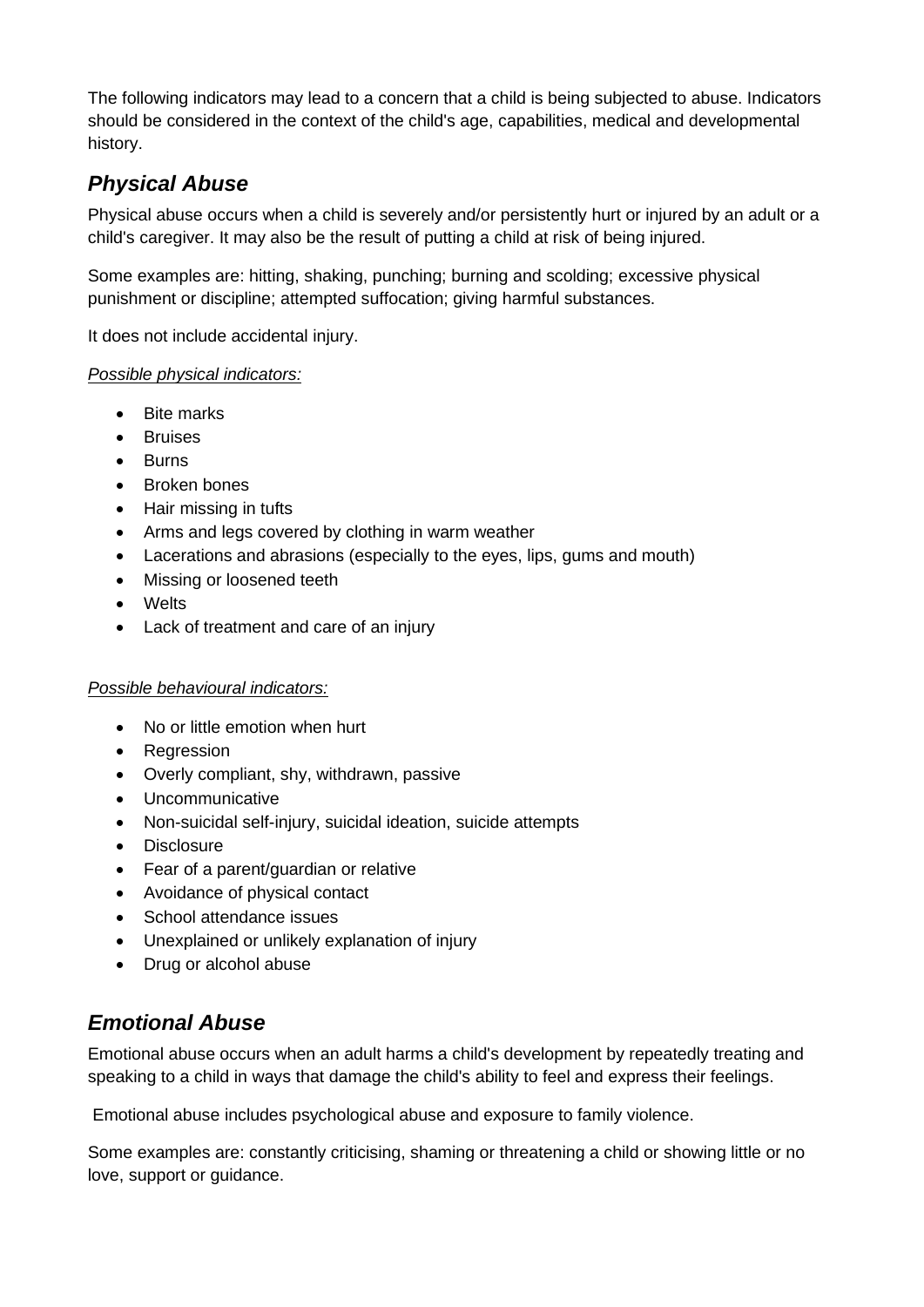Possible physical indicators:

- Depression
- Eating disorders (anorexia or bulimia)
- Lethargy or fatigue
- Symptoms of stress
- Evidence of drug abuse or dependence
- Wetting, soiling, smearing
- Psychosomatic complaints
- Violent drawings or writing
- Rocking
- Sucking thumb
- Self-harming behaviour

### *Possible behavioural indicators:*

- Attempted suicide
- Overly compliant or passive behaviour
- Overly shy or withdrawn
- Low self-esteem
- Fire setting
- Truancy or school avoidance
- Deliberate harming of animals
- Poor peer relationships
- Disclosure directly to an adult or indirectly to a friend or adult
- Adult-like behaviour e.g. parents other children
- Aggressive or delinquent behaviour
- Excessive neatness or cleanliness
- Fearfulness when approached by a person known to them
- Discloses having witnessed domestic violence
- Expresses feelings of worthlessness
- Low tolerance to frustration
- School attendance issues

# *Sexual Abuse*

Sexual abuse, in relation to a child, includes sexual behaviour in circumstances where the child is the subject of bribery, coercion, a threat, exploitation or violence; or the child has less power than another person involved in the behaviour; or there is a significant disparity in the developmental function or maturity of the child and another person involved in the behaviour.

Some examples are: inappropriate or unwanted touching, exposure to sexual acts or pornographic materials, and sexual assault.

### *Possible physical indicators:*

- Bruises or bleeding from external genitalia, vagina or anal regions
- Blood stained underwear
- Pregnancy or fear of pregnancy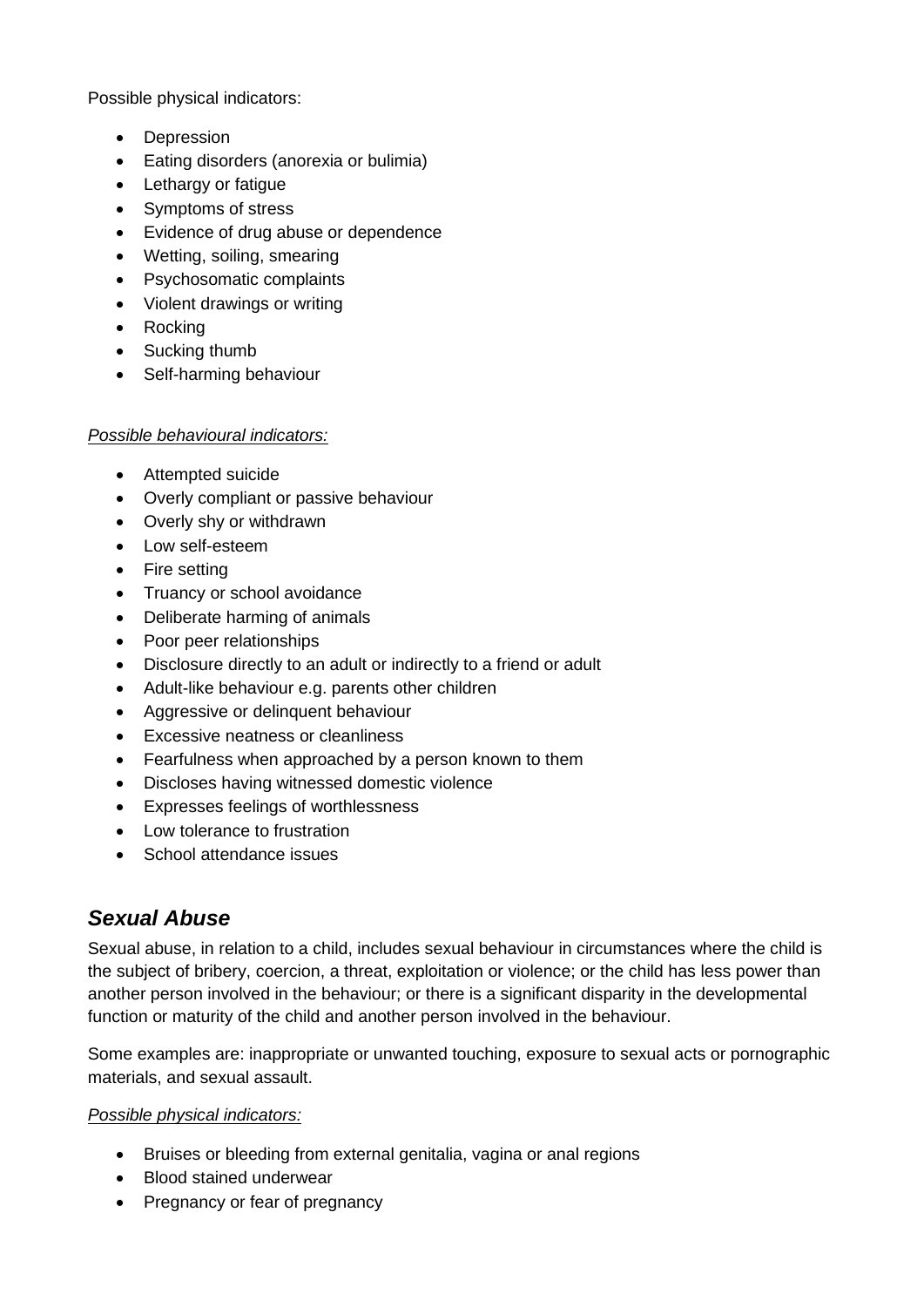- Signs of pain, itching or discomfort in the anal or genital area
- Urinary tract infections
- Wetting, soiling, smearing

### *Possible behavioural indicators:*

- Inappropriate interest in sexual matters
- Knowledge of sexual behaviour inappropriate to age
- Regression to infantile behaviour
- Sudden unexplained fears
- Enuresis and/or encopresis (wetting and soiling)
- Excessive attention getting, aggression or clingy behaviour
- Recurrent physical complaints
- Depression, withdrawal into fantasy, suicidal pre-occupation
- Disclosure directly or indirectly through drawings, play or writing
- Sexualised behaviours inappropriate to age (including sexually touching other children or themselves), public masturbation or disrobing
- Disclosure of involvement in sexual activity directly to an adult, indirectly to a friend or in a disguised way (e.g. "I know a person who... ")
- Inappropriate expressions of affection
- Promiscuity
- Criminal sexual behaviour
- Decline in academic performance
- Running away from home
- Anxiety
- **Sadness**
- Resistance to having contact with or fear of a parent/carer/relative
- Eating disorder
- Volatile substance use
- Anger and defiance
- Deliberate cruelty to animals
- Helplessness
- Aggression
- Social withdrawal or isolation

### *Neglect*

### *Omission of care*

Neglect is when a child is not provided with adequate food or shelter, effective medical, therapeutic or remedial treatment, and/or care, nurturance or supervision to a severe and/or persistent extent where the health or development of the child is significantly impaired or placed at serious risk.

### *Cumulative harm*

The term 'cumulative harm' refers to the effects of patterns of circumstances and events in a child's life. The unremitting daily impact of these experiences on the child can be profound and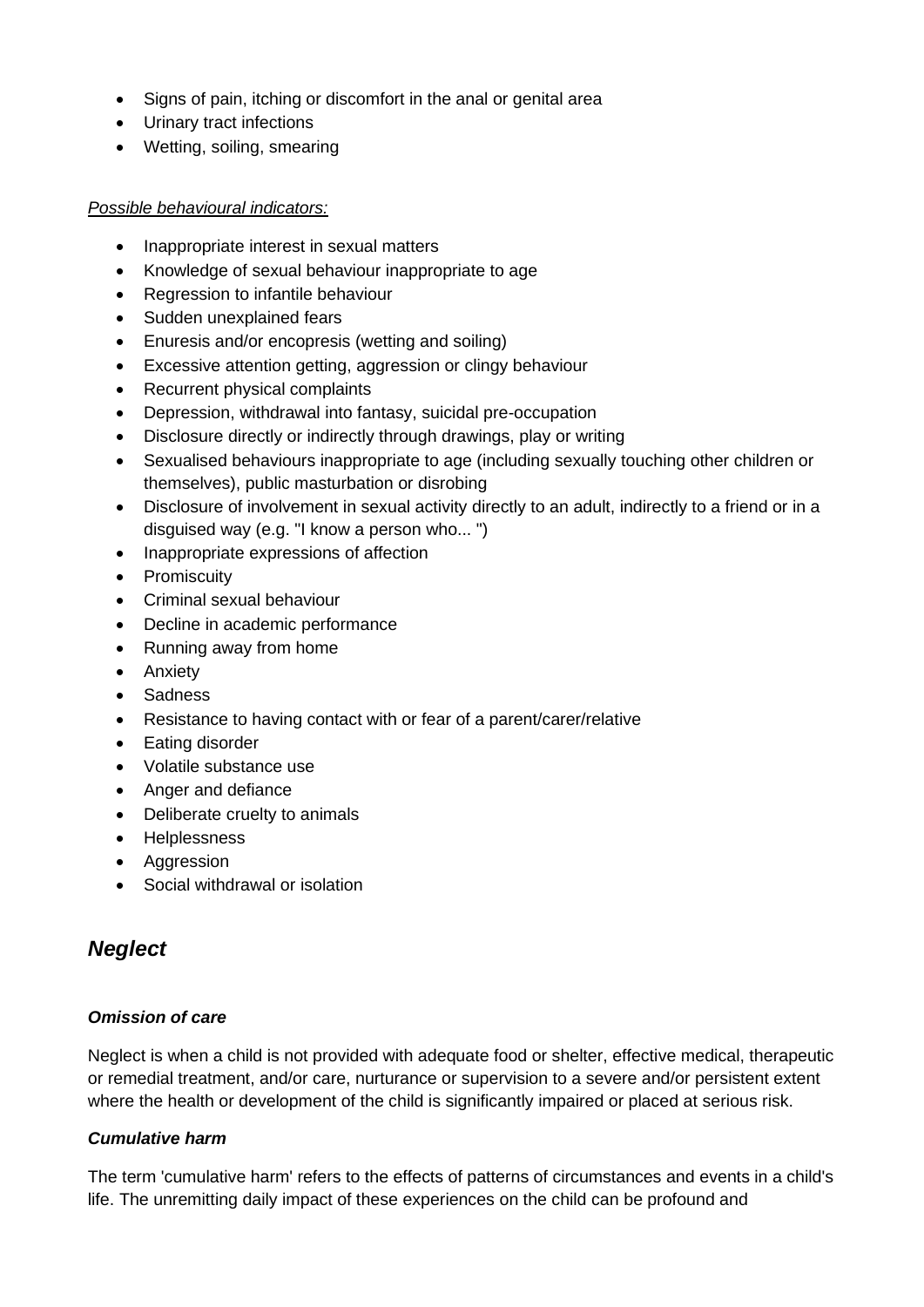exponential, and diminish a child's sense of safety, stability and wellbeing. Cumulative harm may be caused by an accumulation of a single recurring adverse circumstance or event, or by multiple circumstances or events.

### *Possible physical indicators:*

- Poor personal hygiene (dirty and unwashed)
- Lack of adequate or suitable clothing
- Constantly hungry
- Inadequate nutrition
- Lack of medical or dental care
- Development delays
- Untreated physical or medical problems e.g. sores, boils and lice
- Drug and/or alcohol abuse in the home
- Lack of adequate supervision

### *Possible behavioural indicators:*

- Poor school attendance
- Always attends school, even when sick
- Frequent lateness, early arrival or reluctance to leave school
- Falling asleep in school, constant fatigue
- Poor academic performance Steals, hoards or begs for food
- Engages in vandalism
- Disclosure directly to an adult or indirectly to a friend that no one is home to provide care

## *Family and Domestic Violence*

Family violence is a reference to violence, or a threat of violence, by a person towards a family member of the person or any other behaviour by the person that coerces or controls the family member or causes the member to be fearful.

A child is exposed to family, domestic or personal violence if the child sees or hears the violence or otherwise experiences the effects of the violence.

Examples of exposure to family, domestic or personal violence include: overhearing threats of death or personal injury to a person; or seeing or hearing an assault of a person; or comforting or providing assistance to a person who has been assaulted; or cleaning up a site after property damage; or being present when police or ambulance officers attend an incident involving the violence.

Possible physical indicators:

- Injuries which are excused as 'accidents'
- Easily startled
- Lethargy
- Wetting, soiling, smearing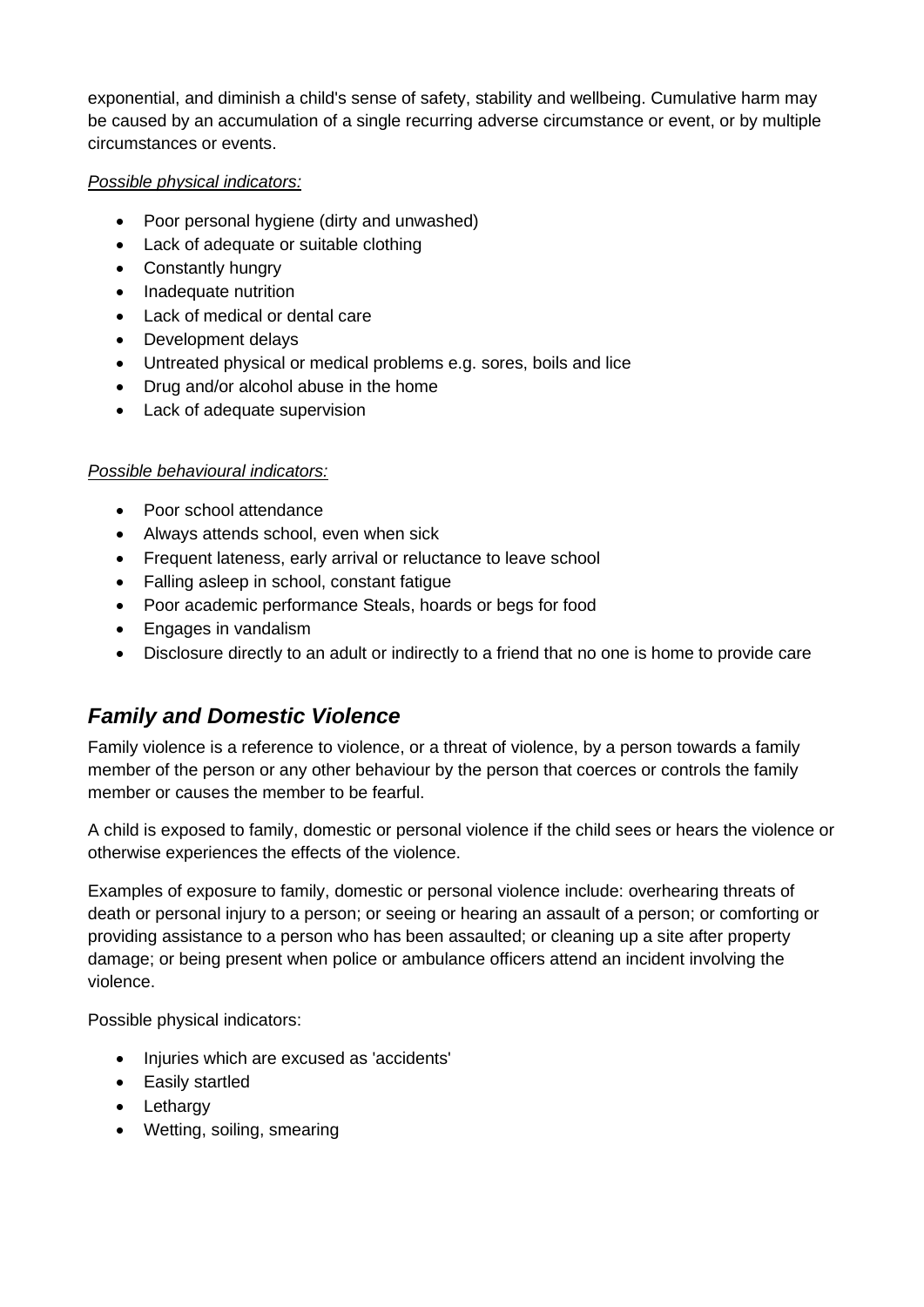### *Possible behavioural indicators:*

- Constant and abrupt absences from school
- Receiving recurrent, troublesome phone calls from the parent(s)
- A fear of the parent
- Changes in personal behaviours (e.g. an outgoing student becomes withdrawn)
- An extreme fear of conflict
- The need for assertiveness
- Tendencies towards isolation and avoidance of friends and family
- Insufficient means to live (money, food, clothing)
- Depression, crying, low self-esteem
- An extreme fear of conflict
- Sudden anger or violent outbursts
- Hyper-vigilance

## *Useful Resources*

'How do I recognise when a child is at risk of abuse or neglect?'

[https://www.dcp.wa.gov.au/ChildProtection/Documents/HowDoIRecogniseWhenAChildIsAtRiskOfA](https://www.dcp.wa.gov.au/ChildProtection/Documents/HowDoIRecogniseWhenAChildIsAtRiskOfAbuseOrNeglect.pdf) [buseOrNeglect.pdf](https://www.dcp.wa.gov.au/ChildProtection/Documents/HowDoIRecogniseWhenAChildIsAtRiskOfAbuseOrNeglect.pdf)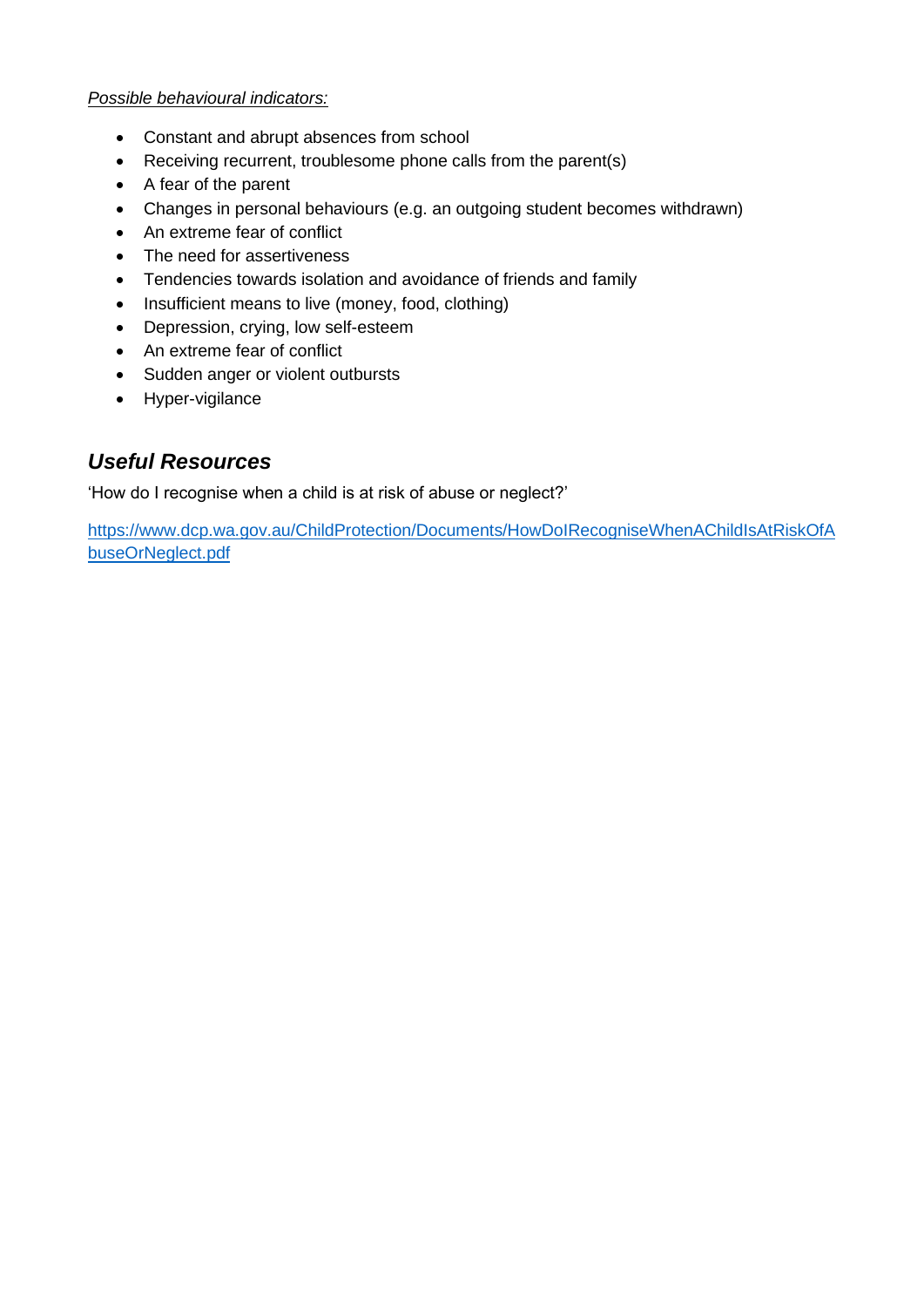# **PROCEDURES for child protection concerns (NON-SEXUAL ABUSE)**

For all concerns relating to sexual abuse, refer to the *Mandatory Reporting Policy*.

The following procedures apply to child protection concerns involving physical abuse, emotional abuse, psychological abuse, family and domestic violence and neglect. It is vital to remember confidentiality is paramount and that disclosure of this information should only be discussed with those in the College who are required to know.

Prompt and full responses to any concerns or allegations need to be undertaken promptly, with well documented recorded retained securely and confidentially. Refer to 'Record keeping and Documentation' for further information.

# *Teaching staff*

Teachers who have a child protection concern that non-sexual abuse is occurring based on observations, student disclosure, indicators of abuse or other information, should document and refer their concerns to the Principal, in the first instance, or the Board Chair, if it is not appropriate to discuss it with the Principal.

It is not the role of the teacher to investigate the child abuse. The teacher must report the concerns only to the Principal.

The Principal may wish to consult with AISWA's child protection consultant and/or contact psychologist.

Once the teacher has formed a reasonable belief that child abuse is, or has been occurring, the teacher must report this to the Principal.

If a student makes a direct disclosure, the teacher is required to report this to the Principal.

Teachers must not:

- Inform parents/guardians that a referral has been made
- Interview the child or children involved
- Investigate the concern
- Collect photographic evidence.

## *Non-teaching staff*

All non-teaching staff who have concerns or receive a disclosure regarding possible non-sexual child abuse should notify the Principal directly.

If a student makes a direct disclosure, the staff member is required to report this to the Principal.

## *Principal*

Upon receiving a report of suspected child abuse from a staff member the Principal will

- 1. Refer all child protection concerns received which relate the physical abuse, emotional abuse, family and domestic violence or neglect to CPFS.
- 2. Refer child protection concerns where there is a concern for the immediate safety of the child to WA Police on 13 14 44 prior to making a CPFS referral.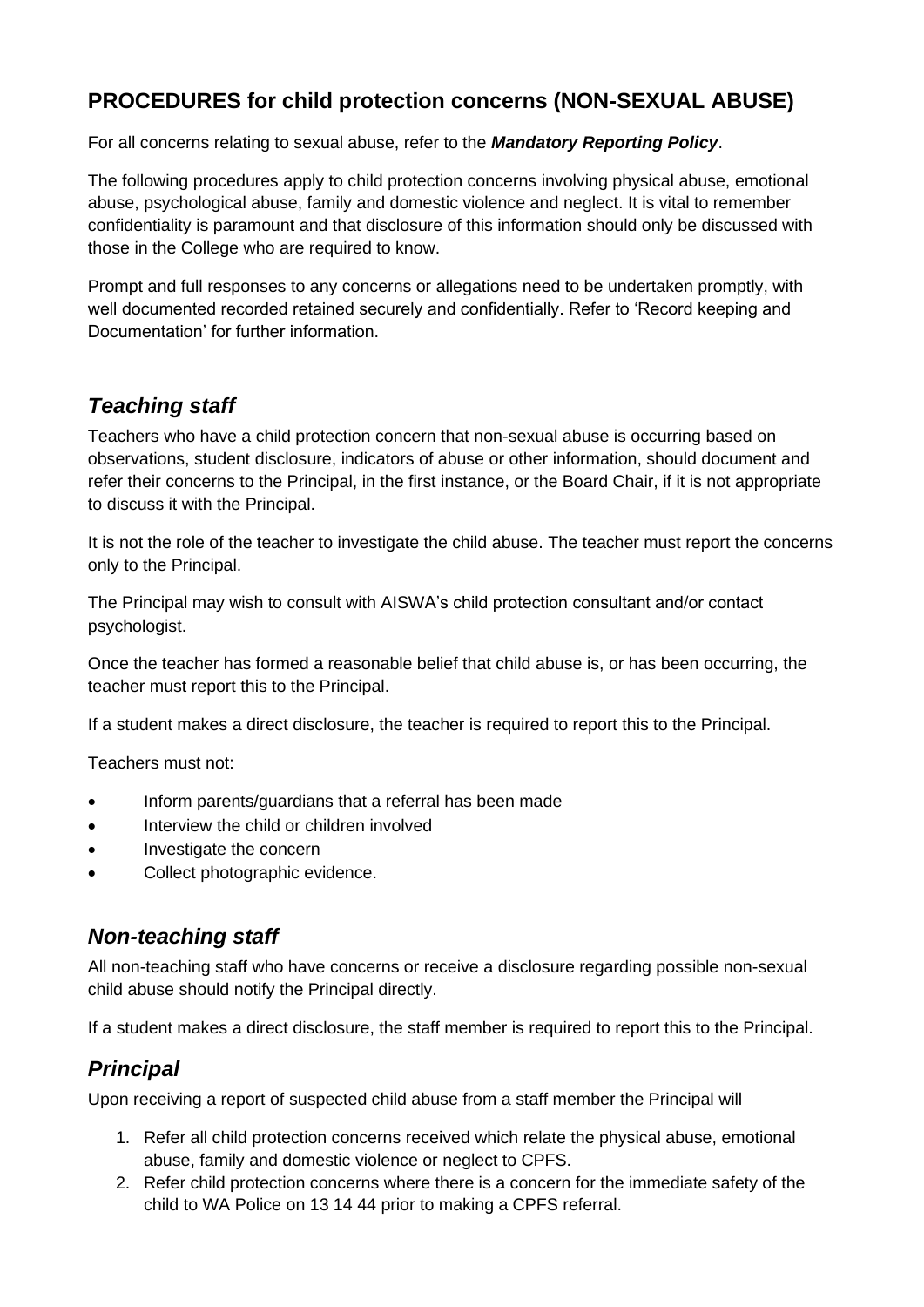- 3. Conduct all consultations in a confidential manner and document concerns in a confidential file separate from the student's school records.
- 4. Submit a Critical Incident Form (as per the Critical Incident Policy) to the Director General of the Department of Education once a referral to CPFS is made.

Refer to Reporting a Child Protection Concern for more information.

To avoid interfering with any investigative process initiated by CPFS or the Police, the Principal must seek advice from CPFS or the Police prior to informing the parent/guardian of a concern of child abuse.

If following a report, the family approaches the College to receive support for their child, an interview will be conducted by the Principal. At least two College staff members will be present. The focus of the meeting will be the welfare and support of the child.

The Principal will ensure ongoing support is provided to the student, the staff member and anyone else who is affected.

## *Concerns for a student enrolled at another school*

Should a teacher or Principal have a child protection concern about a student enrolled at another school, the teacher may report this concern directly to CPFS as a concerned citizen. It does not have to be reported to the Principal of that school or the school, the teacher currently works in.

# *Specialist Pastoral Care Staff (i.e: Counsellor/Chaplain/Psychologist)*

Where the College employs specialist pastoral care staff, they will:

- Operate within and not exceed the scope of their professional training, scope of practice, and parameters outlined by applicable professional bodies (e.g: codes of practice etc).
- To the extent possible, subject to the above, support students affected by child abuse, including students who are alleged to have perpetrated abuse
- Adhere to industry recognised, evidence informed practices
- Assist in referring students and families to appropriate external specialist services where appropriate.

Specialist pastoral care staff in consultation with the Principal, determine what actions and adjustments and supports are in the best interests of the student.

Counselling must not impact on the reliability of the student's disclosure and/or contaminate evidence where a Police investigation into child abuse is occurring.

Professional judgement is used when the College Psychologist decides to discuss observations with or seek clarification from parent/guardians. Questions and responses are documented verbatim. The Police may use this information in their investigations.

The College Psychologist will, when providing direct psychological services to a student, consider the impact of possible trauma stemming from abuse and apply evidence based support interventions.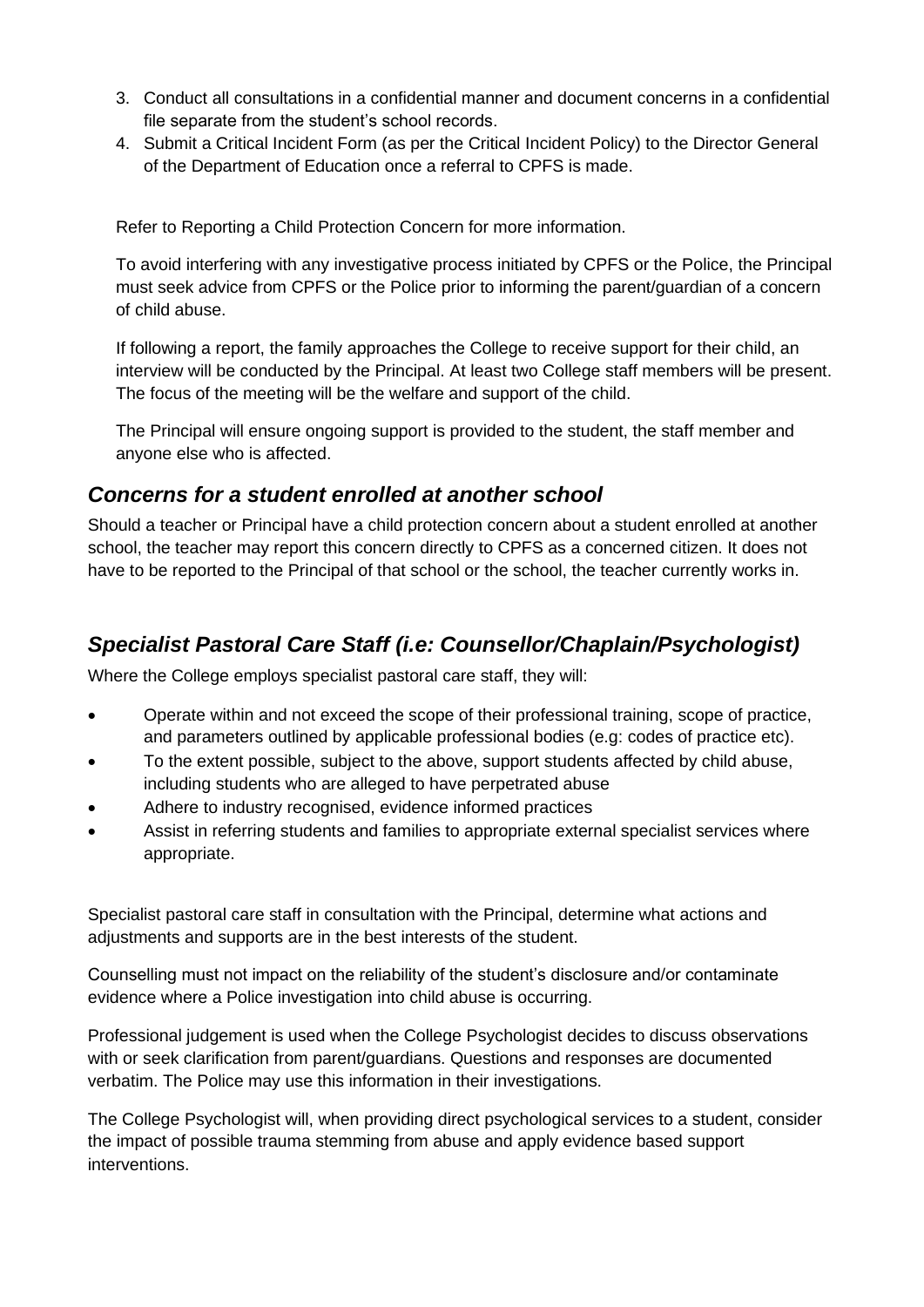The College Psychologist documents all information relating to a child protection matter.

All records are confidential and stored securely and must comply with the record management procedures of the Australian Psychological Society Code of Ethics.

## *Staff Training*

Staff will engage in annual training for:

- Staff Code of Conduct
- Formal training detecting and reporting grooming behaviour
- Child protection requirements as per the Child Protection Policy and Mandatory Reporting Policy

Staff will undertake formalised Mandatory Reporting training every second year.

This will assist staff to:

- Be fully informed of their obligations and responsibilities to proactively protect children from child abuse
- Be committed to their obligations and responsibilities to proactively protect children from abuse
- Be trained in child protection related matters
- Be trained in the identification of possible sexual abuse, including the recognition of grooming

### *Students over 18 and child protection obligations*

Students aged over 18 are legally considered adults and as such CPFS does not have a child protection mandate for them. The Principal will contact the Police should they become aware of any assault or crime against a young adult. The Youth Legal Service is available for consultation.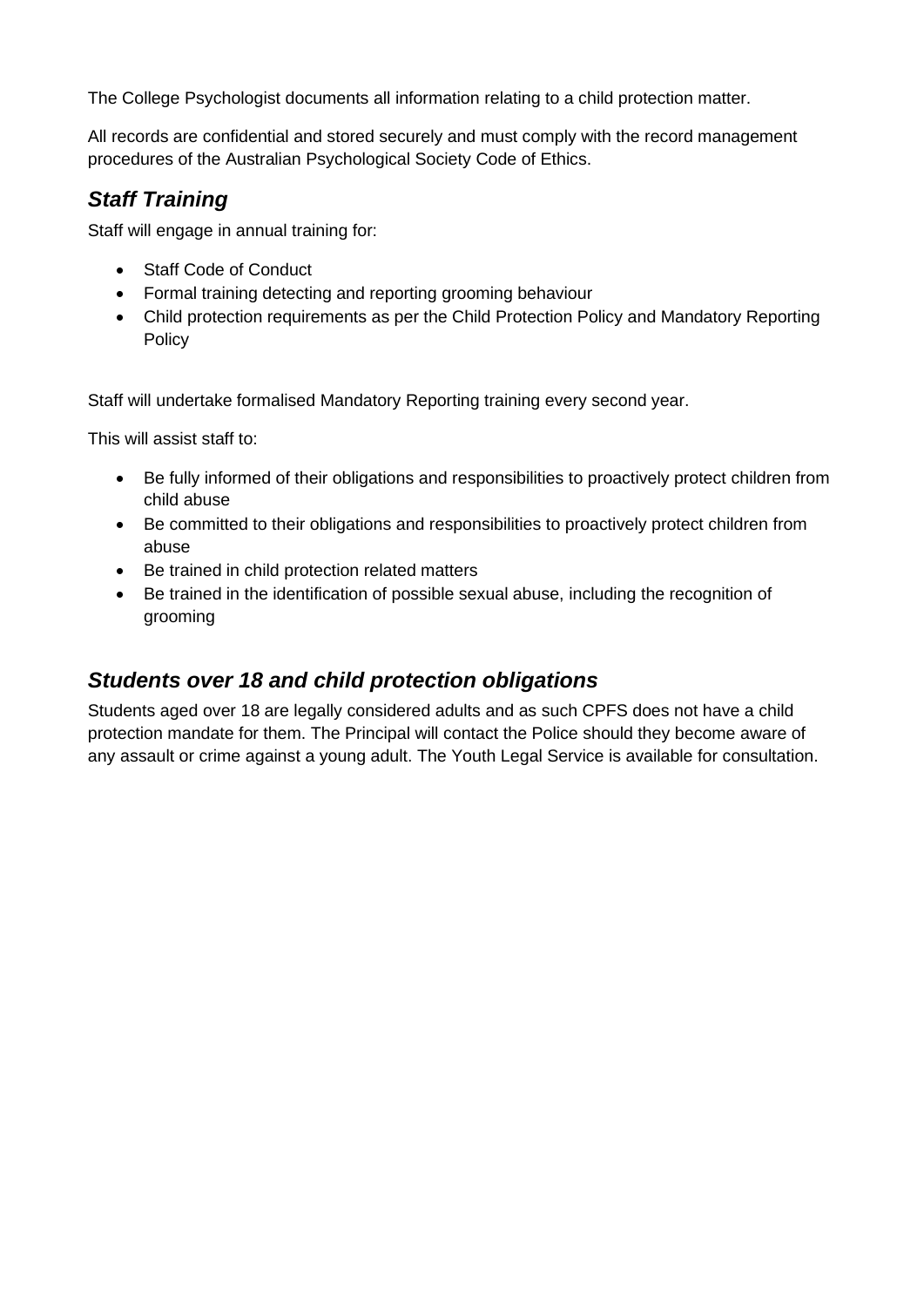# **Procedures for Notifying a Child Protection Concern**

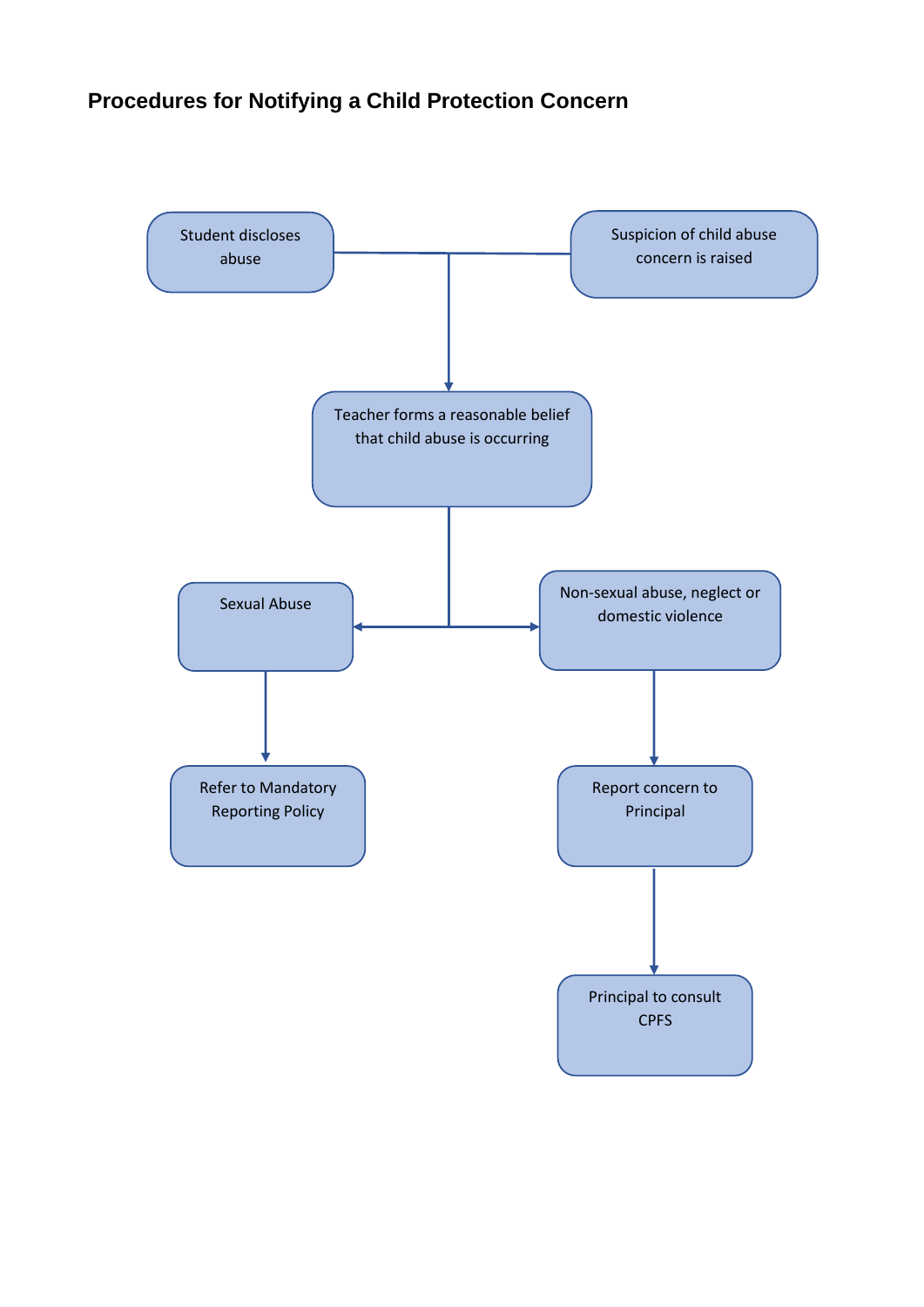# **RESPONDING TO A DISCLOSURE of child abuse**

## *Overview*

Students are most likely to disclose abuse to an adult they trust. The disclosure is motivated by the need for safety, protection, support or information. Your response can have a great impact on the student's ability to seek further help and recover from possible trauma.

Students will take cues from your response and this will influence whether or not they continue to disclose. You may have to accept that they might only tell part of their story.

All staff have a responsibility to listen supportively, believing the disclosure. Staff must be aware of their immediate needs and respond accordingly.

A disclosure can arouse personal feelings of shock, anger and helplessness. It is vital that staff conceal these emotions at the time of a disclosure. The needs of the student are paramount during this time. Staff can be issued counselling after a disclosure to process their own emotions.

## *Types of disclosures*

| <b>Full disclosure</b>    | States what has happened, when it happened and possibly by who in<br>detail<br>May include details of the person alleged responsible                                               |
|---------------------------|------------------------------------------------------------------------------------------------------------------------------------------------------------------------------------|
|                           | May include a history of abuse                                                                                                                                                     |
|                           | Allow the student to get to the end of their disclosure without interrupting<br>them (where protective interrupting is not required)                                               |
| <b>Direct disclosure</b>  | Describes their experience of being abused, briefly and succinctly,<br>establishing what happened and by whom without giving many other<br>details.                                |
| <b>Partial disclosure</b> | The student hints that they may have been abused.                                                                                                                                  |
|                           | The student may begin a disclosure and stop part way through.                                                                                                                      |
|                           | If you believe a student is attempting to disclose abuse, it is appropriate                                                                                                        |
|                           | that the teacher may follow up with the conversation by reassuring gently<br>that they could share something concerning them.                                                      |
| <b>Indirect</b>           | Uses other methods of communicating like: drawings, exhibiting                                                                                                                     |
| disclosure                | sexualised behaviours (that are not age appropriate), risk-taking<br>behaviours (such as self-harm).                                                                               |
|                           | Record anything concerning witnessed.                                                                                                                                              |
|                           | It would be appropriate to gently approach the student ask 'Would you like<br>to tell me about your drawing', or 'Would you like to talk about something<br>that is worrying you?' |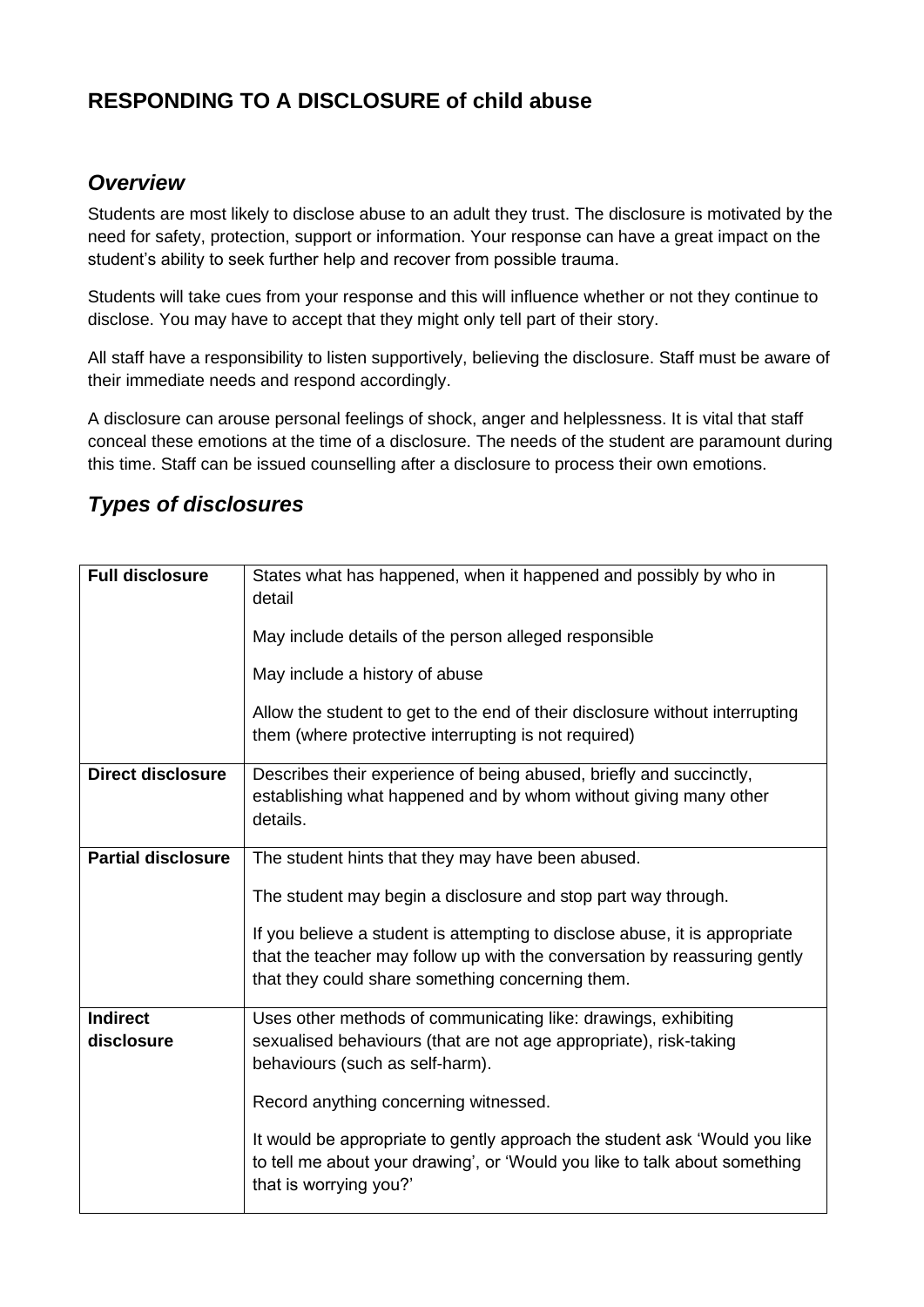| <b>Slow disclosure</b> | Makes small disclosures over a prolonged period of time, providing small<br>pieces of information.       |
|------------------------|----------------------------------------------------------------------------------------------------------|
|                        | This may be dependent on their developmental age/stage as well as their<br>relationship with the abuser. |

## *How should I respond if a student discloses abuse?*

- 1. Use protective interrupting if their disclosure is in a public situation (i.e. in the classroom or in front of others).
- 2. Find a quiet place to talk.
- 3. Give your full attention.
- 4. Record the disclosure verbatim and what lead to the disclosure.
- 5. Maintain a calm appearance, listen and provide support.
- 6. Allow the student to continue talking without interrupting them or prompting them to stop even if you believe you have enough information to form a belief of abuse.
- 7. Do not probe for more information from the student by asking direct questions of when, what, how, why. If you feel you require more information to form a belief, you can ask the student 'to tell you a little bit more about this'.
- 8. Believe the student's disclosure. The student may have had to overcome threats from the abuser, fear of the consequences of disclosing or fear of not being believed.
- 9. Allow the student to tell their story in their own words, allowing them to express their feelings.
- 10. Accept that the student will disclose in their own way and time.
- 11. Do not ask the student to repeat their story a number of times. It can be traumatic for the student to go over this numerous times and it may create the impression you are doubting the disclosure. It may also cause inconsistencies in the disclosure.
- 12. Reassure the student that they are not to blame and telling you was the right thing to do.
- 13. Inform the student what will happen next. You may need to talk with someone more about this (Principal) in order to help them.
- 14. Never promise that you will 'keep it a secret' as the student's safety is in question.
- 15. Assess the student's immediate safety. If they are in immediate danger, call 000 and report it to the Police, then report it to the Principal.
- 16. Report the abuse as soon as possible to the Principal.

If the student reports sexual abuse then refer to the *Mandatory Reporting Policy*.

If the disclosure relates to non-sexual abuse, then refer to the guidelines 'Reporting a Child Protection Concern'.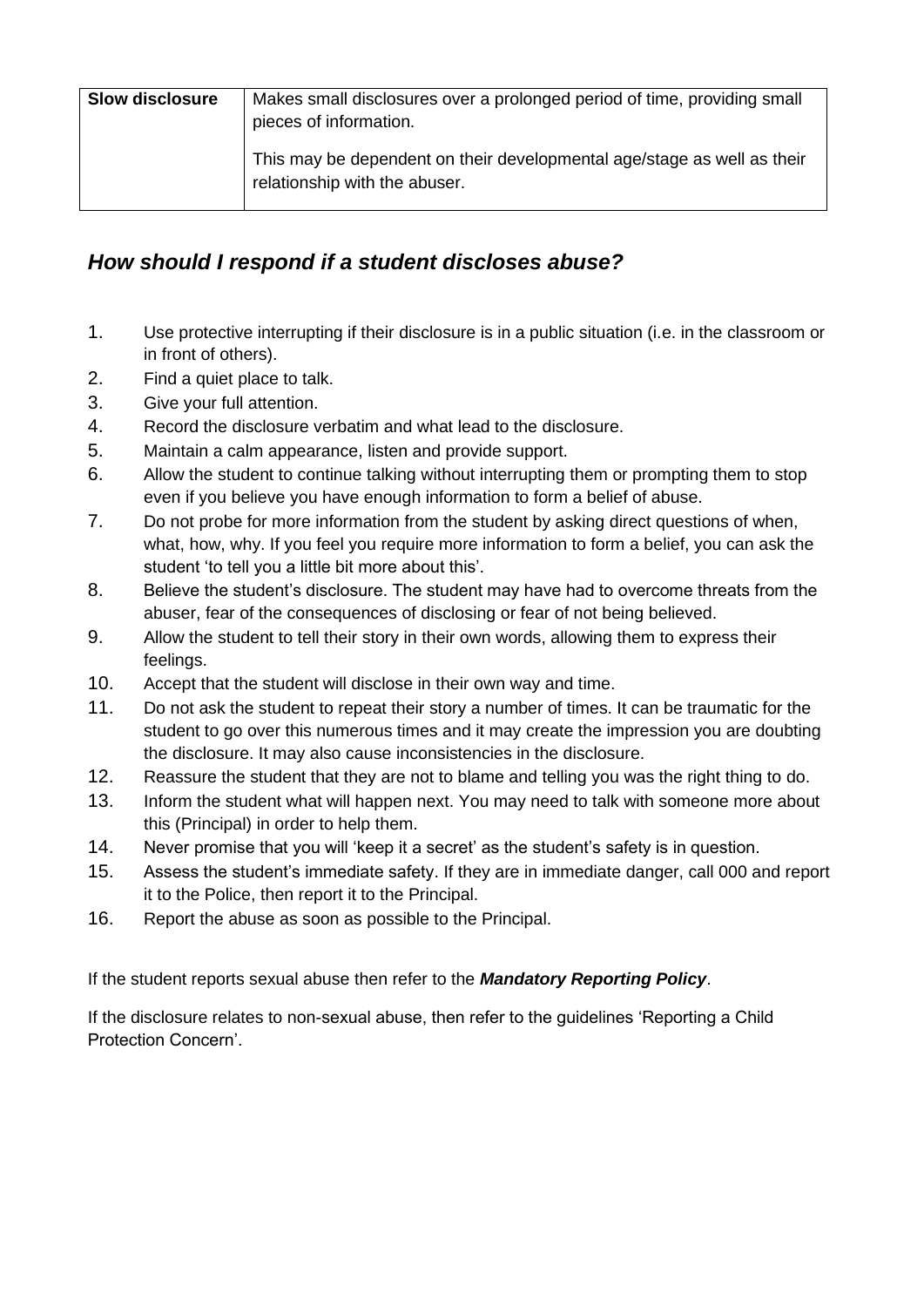# **Protective Interrupting**

Protective interrupting is a strategy to prevent a child disclosing in front of other students and providing them with the opportunity to disclose in a safe and confidential manner.

Protective interrupting involves the following steps:

- 1. Gently interrupt the child by acknowledging them and preventing further disclosure e.g. "Thank you, it sounds as though you have something important to talk about. However, right now, I'd like you to focus on completing this piece of writing. Why don't we have a chat at recess?"
- 2. As soon as possible, gain the attention of the child and gently indicate that the child can talk with you in a quieter area so that you can listen to them properly.
- 3. If the child is willing to talk with you, follow the steps in *'[How should I respond if a student](http://det.wa.edu.au/redirect/?oid=com.arsdigita.cms.contenttypes.ArticleSection-id-1391357)  [discloses](http://det.wa.edu.au/redirect/?oid=com.arsdigita.cms.contenttypes.ArticleSection-id-1391357) abuse?'*
- 4. If the child is not willing to talk with you, respect their wish and let them know that you are willing to talk with them another time. You may also ask them to think about someone else they would feel safe or comfortable talking with if they don't want to talk with you or if you're not available.

# *Questioning*

It is important that you allow the student to do the talking in their own time. Questioning the student to find more details may impact any official investigations with the Police or CPFS.

Do not ask leading questions where you direct the student to a response. For example the student discloses 'The man touched me' and the teacher responds 'Did the man touch your private parts?'

It would be appropriate if you were trying to clarify information to ask 'will you tell me more about this' or 'could you tell me where he touched you?'

Once you suspect or have formed a belief that a student may have been abused, do not question them further. Trained and qualified staff of CPFS or the Police will question the students further if required.

### *Staff are to avoid the following responses:*

- Ignore or dismiss the disclosure.
- Push for more details. Allow the student to tell you what they want to.
- Conducting an investigation. Trained CPFS or WAPOL staff will do this.
- Make the student tell a third party.
- Confront the person alleged to be the abuser.
- Engage in general staffroom discussion about the disclosure. Only tell those who need to know and do so in a confidential setting.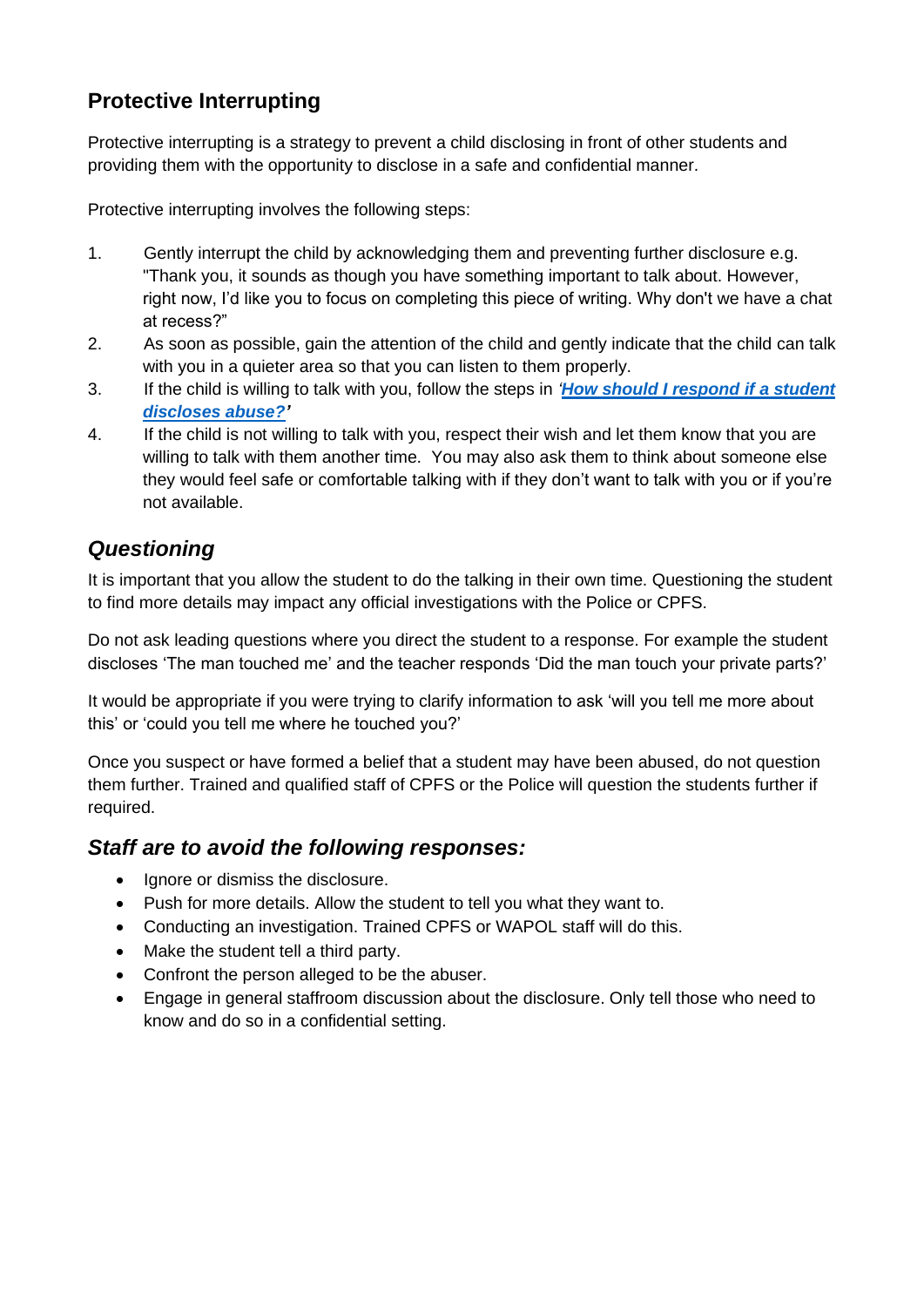# **REPORTING A CHILD PROTECTION CONCERN**

A Child Protection concern may be raised by a staff member, a student or a member of the College community. Concerns may be initiated by identifying one or more indicators of abuse, by witnessing or by a disclosure from a student in relation to physical abuse, emotional abuse, sexual abuse, family and domestic violence, or neglect.

All concerns relating to Child Protection should be referred to the Principal and in the absence of the Principal, the Deputy Principal. Where a belief has been formed that a child has been sexually abused, the *Mandatory Reporting Policy* must be followed. When a disclosure has been made by a student, then staff should follow the guidelines in 'Responding to a Disclosure'.

Upon the receipt of a concern, the Principal will contact the Department of Communities, Child Protection and Family Support to discuss the concern and seek guidance on how to proceed further.

Concerns for a child's safety should be referred to CPFS Bunbury District Office on:(08) 9722 5000 or Crisis Care (After Hours) (08) 9223 1111. Alternatively complete the referral form (Appendix A) and forward vie email to: [cpduty@cpfs.wa.gov.au](mailto:cpduty@cpfs.wa.gov.au) or fax:(08) 9721 9457.

If you believe a child is in immediate danger or in a life-threatening situation, contact the Western Australia Police immediately by dialling **000.**

### *The Principal – Reporting requirements*

- Will conduct all consultations in a confidential manner
- Document concerns in a confidential file separate from the student's school records
- Request acknowledgement from CPFS the referral has been received
- Where a mandatory report has been made, submit a Critical Incident Report to DES and the Governing Body Chair.

# **INVESTIGATING A CHILD PROTECTION CONCERN**

It is not the school's role to investigate child protection concerns including concerns of sexual abuse. It is the responsibility of the Department for Child Protection and Family Support (CPFS) and the Police. All disclosures, suspicions or reasonable belief of child abuse or child protection concerns should be reported to CPFS by the Principal (or the teacher where a reasonable belief of sexual abuse has been formed). CPFS will determine how to proceed.

Where a teacher has formed a belief based on reasonable grounds that sexual abuse of a child has occurred, they must follow Mandatory Reporting guidelines as stated in the *Mandatory Reporting Policy*. While other forms of child abuse are not mandatory to report, the College and College staff have a duty of care and a moral obligation to report any concerns for a child or young person's welfare and follow the recommended procedures in cases of suspected child abuse.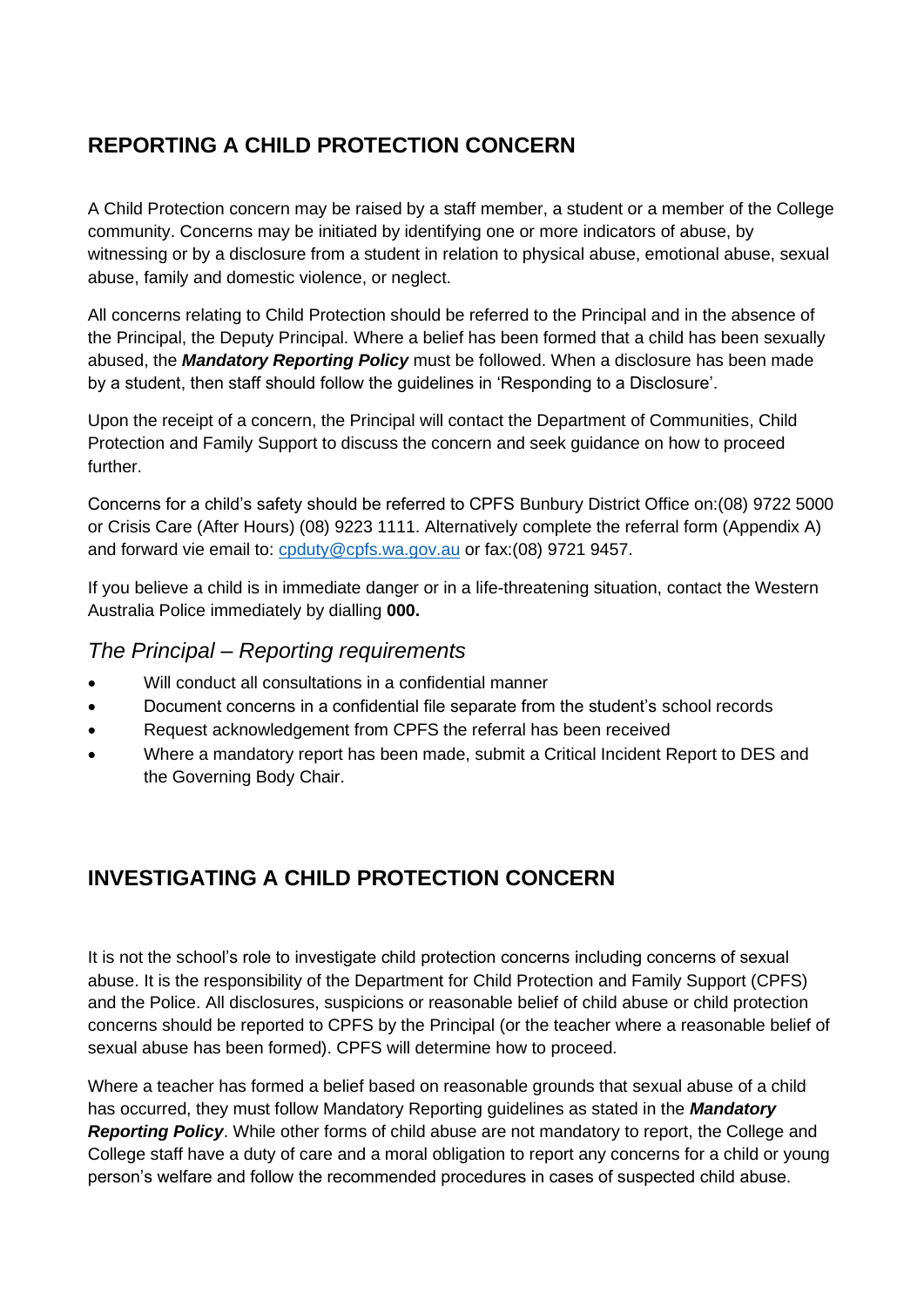Under Section 129 of the Children's and Community Services Act (2004), people who give information in good faith to CPFS are protected from incurring any civil or criminal liability, from having breached any confidentiality imposed by law, or from having breached any professional ethics or standards.

Where child abuse has occurred within a family and there is the potential for criminal charges to be laid, the Police and CPFS may conduct a joint investigation to reduce the trauma of the interviewing process to the child or young person.

# *The role of Child Protection and Family Support (CPFS)*

The Department for Communities – Child Protection and Family Support (CPFS) have the statutory authority to investigate child protection concerns in Western Australia.

When a mandatory report has been made as a result of a reasonable belief having been formed of sexual abuse against a child or young person, the teacher must submit a written report using the Mandatory Reporting Service through CPFS. An acknowledgement will be provided through the Mandatory Reporting Service notifying the person who submitted the report which local district office is managing the report. All mandatory reports are forwarded to the WA Police.

For any other forms of child abuse, the Principal should report any disclosures or child protection concerns in relation to child abuse arising from the actions or inactions of parents/guardians to CPFS. The Principal should maintain written records of this communication and subsequent actions. CPS will determine how to proceed. Any decisions to further progress the matter are the responsibility of CPFS.

CPFS is required to provide feedback to people who have made a report concerning child abuse. The Principal should seek and undertaking from CPFS that they will be kept informed within the bounds of confidentiality. The Principal's initial contact with CPFS will be with the Central Intake Team. All calls from schools regarding child protection concerns are taken very seriously. It may be appropriate if the concern is raised after hours to call the Crisis Care Unit. When making a report, note the details of the recipient of the report (name and position).

Alternatively, the Principal may contact the local District Office and speak with the Duty Officer in a consultative capacity to get direction on the next course of action based on the details of the concern.

The powers of the CPFS and Police under the Children and Community Services Act (2004) are:

| <b>Apprehension of children</b><br>in need of care and<br>protection | Without warrant                                                                                                                                                                                                                    |
|----------------------------------------------------------------------|------------------------------------------------------------------------------------------------------------------------------------------------------------------------------------------------------------------------------------|
| Interviewing the<br>child/young person                               | CPFS has the authority to interview a child/young person at<br>school before contact is made with the parent/guardian. Before<br>doing so, the Principal must be notified. CPFS credentials should<br>be sighted by the Principal. |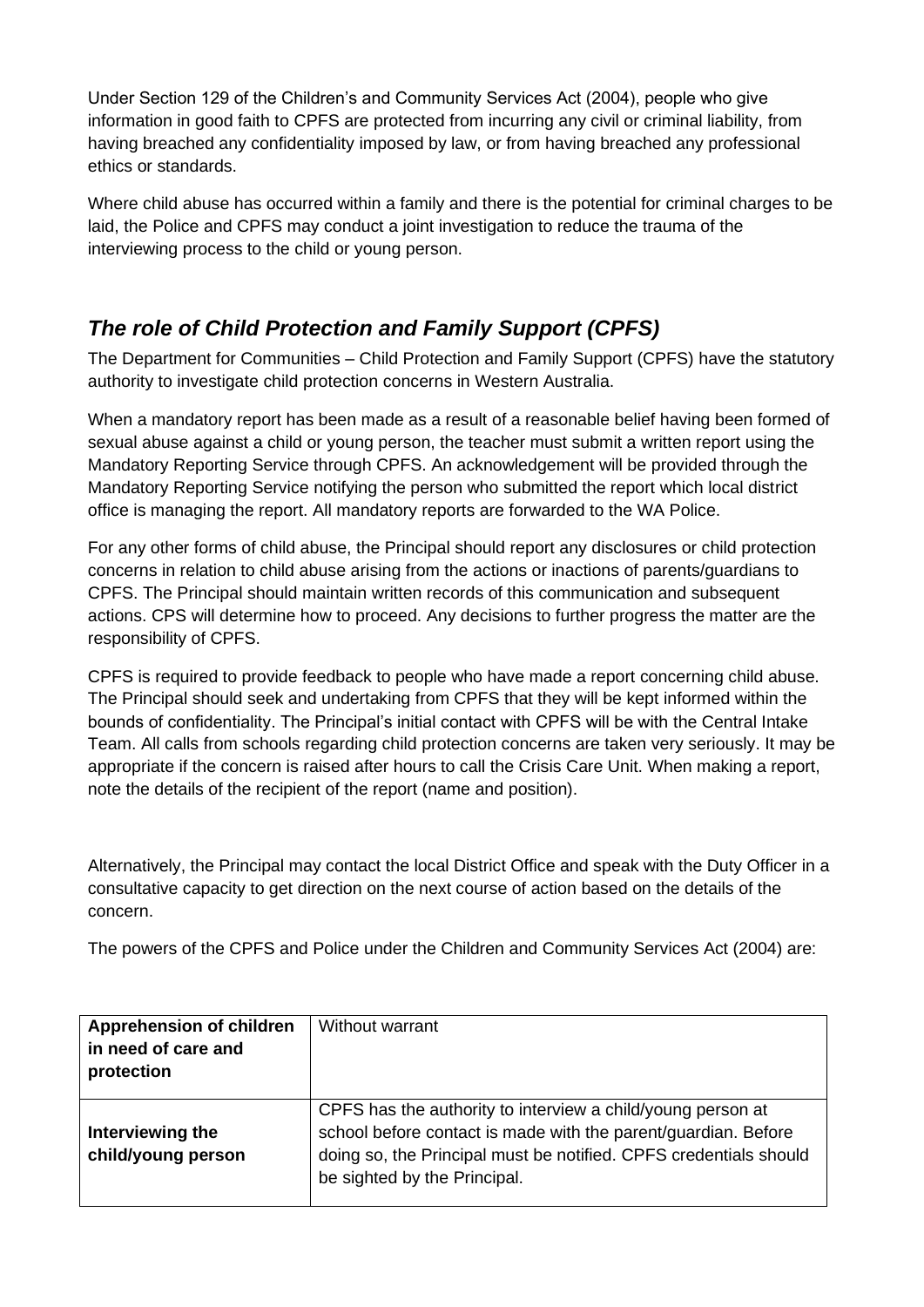| <b>Removal of children from</b><br>the school | CPFS Officers / Police may remove a child/young person from<br>school if they have the permission of the CEO (Protection order).<br>The Principal must sight all officers' credentials.                                                                                                                                                                                  |
|-----------------------------------------------|--------------------------------------------------------------------------------------------------------------------------------------------------------------------------------------------------------------------------------------------------------------------------------------------------------------------------------------------------------------------------|
| <b>Medical Examinations</b>                   | CPFS may require that a medical examination occur as soon as<br>possible so that bruising, marking and other symptoms can be<br>recorded for future reference. This examination can only take<br>place where permission of the parent/guardian has been obtained<br>or when the child has been apprehended by CPFS (when<br>parent/guardian permission is not obtained). |
| <b>Parents/guardians</b>                      | The Principal must seek advice from CPFS or the Police prior to<br>informing the parent/guardian of a concern of child abuse in order<br>to avoid interfering with any potential investigations.                                                                                                                                                                         |

## *The role of the Police*

The Police also have a role in responding to allegations of child abuse. The Police Child Abuse Squad (CAS) intervenes in instances where it is believed that a criminal offence has occurred which may lead to criminal charges laid.

In the case of a report of child sexual abuse, CPFS will forward all reports to WA Police.

Should WAPOL request permission to interview a student on school grounds, the Principal will:

- a) Sight the Police Officers identification;
- b) Establish the purpose of the interview and;
- c) Confirm that parental consent has been obtained.

The Police can remove a student without parental permission if they have a warrant or if the student is under arrest. All other situations require a CPFS Officer to be present to accompany the student.

When parental consent has not been obtained, the Principal may grant or refuse permission to the Police to interview or remove the student from school grounds where a warrant has not been provided. The Principal will document the details of the request and the reasons for their decision.

# **RECORD KEEPING AND DOCUMENTATION REQUIRED FOR CHILD PROTECTION RELATED CONCERNS**

### *Principal's responsibilities*

The Principal must store all confidential child protection information securely and separately from the student's school records.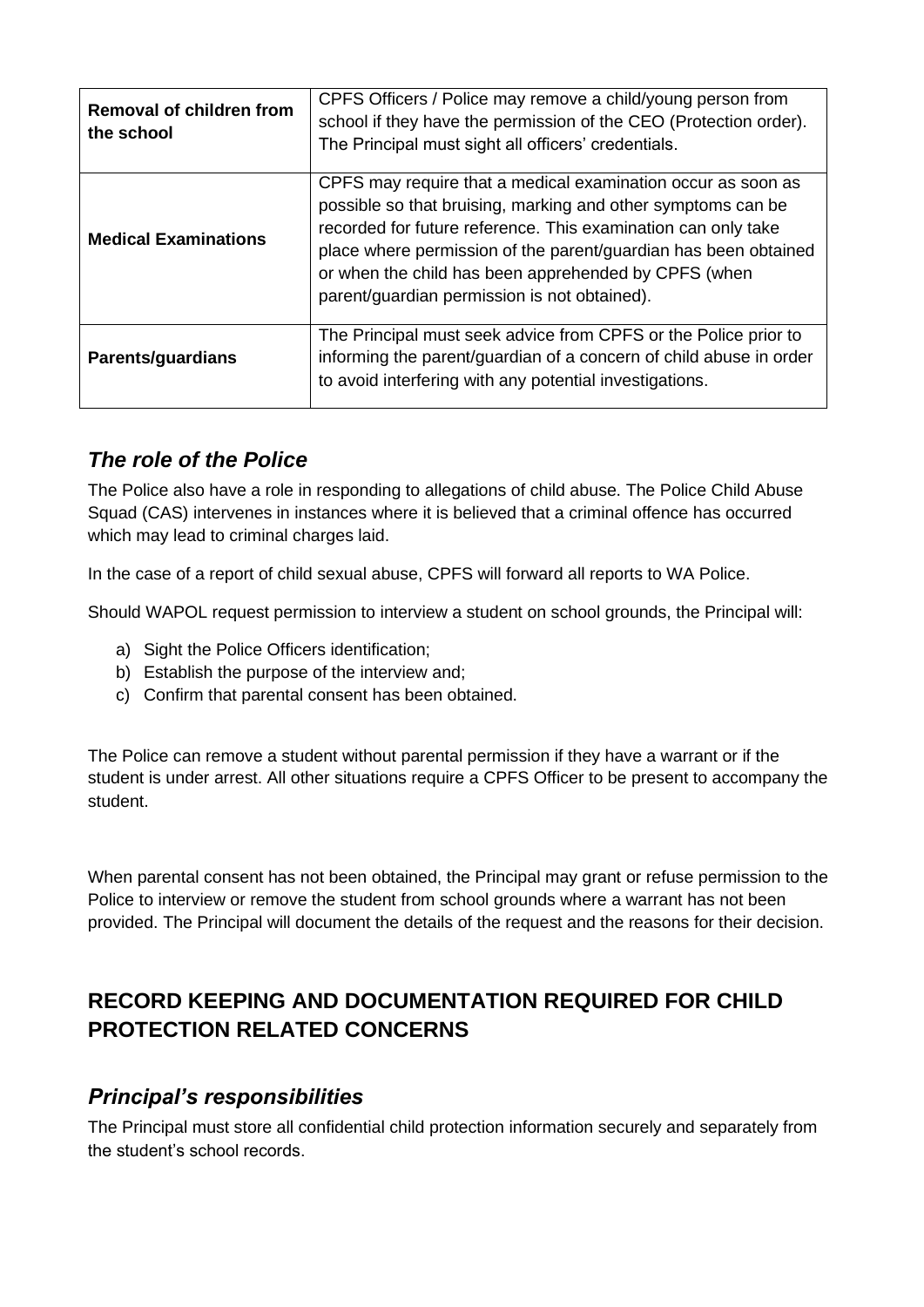Confidential information includes:

- a) Child protection referrals to CPFS
- b) Written and electronic records of all communications with CPFS, Police or other authorities and subsequent actions;
- c) Mandatory Reporting receipt numbers
- d) Critical Incident Reports

## *Teacher's responsibilities*

Teachers are to:

- a) Keep copies of the report and and notes the teacher provides to the Principal (for any child protection concerns), CPFS and the Police (for any mandatory reports made).
- b) Keep a record of the receipt by CPFS of the mandatory report as evidence that the report was made to CPFS.
- c) Keep a copy of the report and any notes the teacher provides to the school.
- d) Retain copies of any notes, the report and the receipt of the report by CPFS, when the teacher leaves the school.

## *Completing documentation*

When documenting child protection concerns, staff should be aware that records can be subpoenaed by the court as evidence. If in doubt, you can consult with the Principal, appropriate specialist staff at AISWA, or CPFS.

The Principal completes documentation on behalf of the staff member who reports physical, psychological, emotional abuse or neglect.

The Principal completes documentation for concerns of non-teaching staff regarding sexual abuse.

The teacher reporting child sexual abuse must complete documentation. The Principal must not do this on their behalf.

When recording information, the Mandatory Reporter should record observations and factual information about what they have seen such as:

- The identity of the source of the information:
- Statements made by the child/parent/guardian, verbatim, and in quotation ("") marks;
- Professional judgements within teaching training and experience and;
- Information from a third party that is clearly identified as third party information.

Do not record irrelevant information such as:

- Opinions (for example: the parent/guardian used excessive discipline)
- Personal conclusions about the type of abuse suspected and;
- Unreliable reports that have not been directly witnessed.

Use simple language:

• Include clear, direct, precise, non-emotive, objective language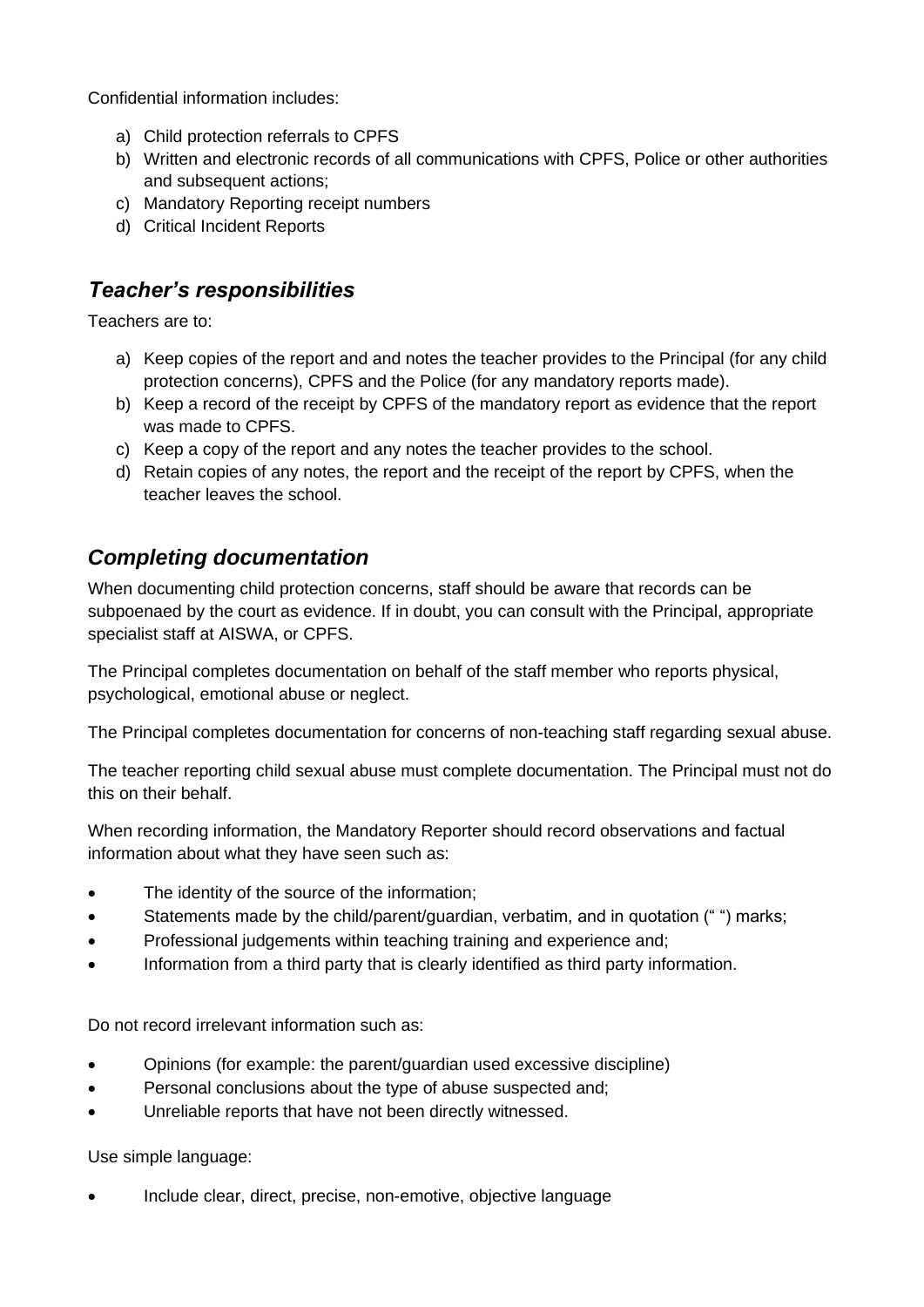- Avoid jargon
- Use the first person singular, for example 'I saw…'
- Use the person's name rather than pronouns (e.g he/she)
- Avoid using possibly or probably. Use only if there is a reasonable degree of uncertainty.

## *Transfer of Child Protection Documents to a New School*

Original documentation must remain at the College.

Copies of child protection concerns and documentation may be provided to the student's next school for the provision of educational planning or support, addressed to the Principal and marked 'Confidential'.

# **MANAGING STUDENTS IN POSSESSION OF CHILD EXPLOITATION MATERIAL**

Child exploitation material can be described as child pornography or material that involves the depiction of a child in a sexual content, or engaging in a sexual activity that can include:

- Material involving a child in an offensive or demeaning context;
- A child being subjected to abuse such as cruelty or torture;
- A child posing without wearing clothing; or
- Exposing a child's genitals or torso.

It includes a wide range of formats such as texts, pictures, film, printed or written material.

'Sexting' is considered distribution of child exploitation material where a person under the age of 18 is involved. Refer to Intimate Images section for further information.

### *Online exploitation*

The Criminal Code Amendment (Cyber Predators) Act 2006 is the legislation in Western Australia that protects children under the age of 16, or that the offender believes is under the age of 16, from an adult who uses electronic communications with the intent to procure the child to engage in sexual activity, or the expose the child to any indecent manner.

Material that shows or describes child sexual abuse or other offences against children is illegal under Australian laws.

It is an offence to:

- Access, possess, distribute, produce, advertise or make available child pornography or child abuse material;
- Procure, groom or engage in sexual activity with a person under the age of 16; or
- Send indecent communication to a person under 16 years of age.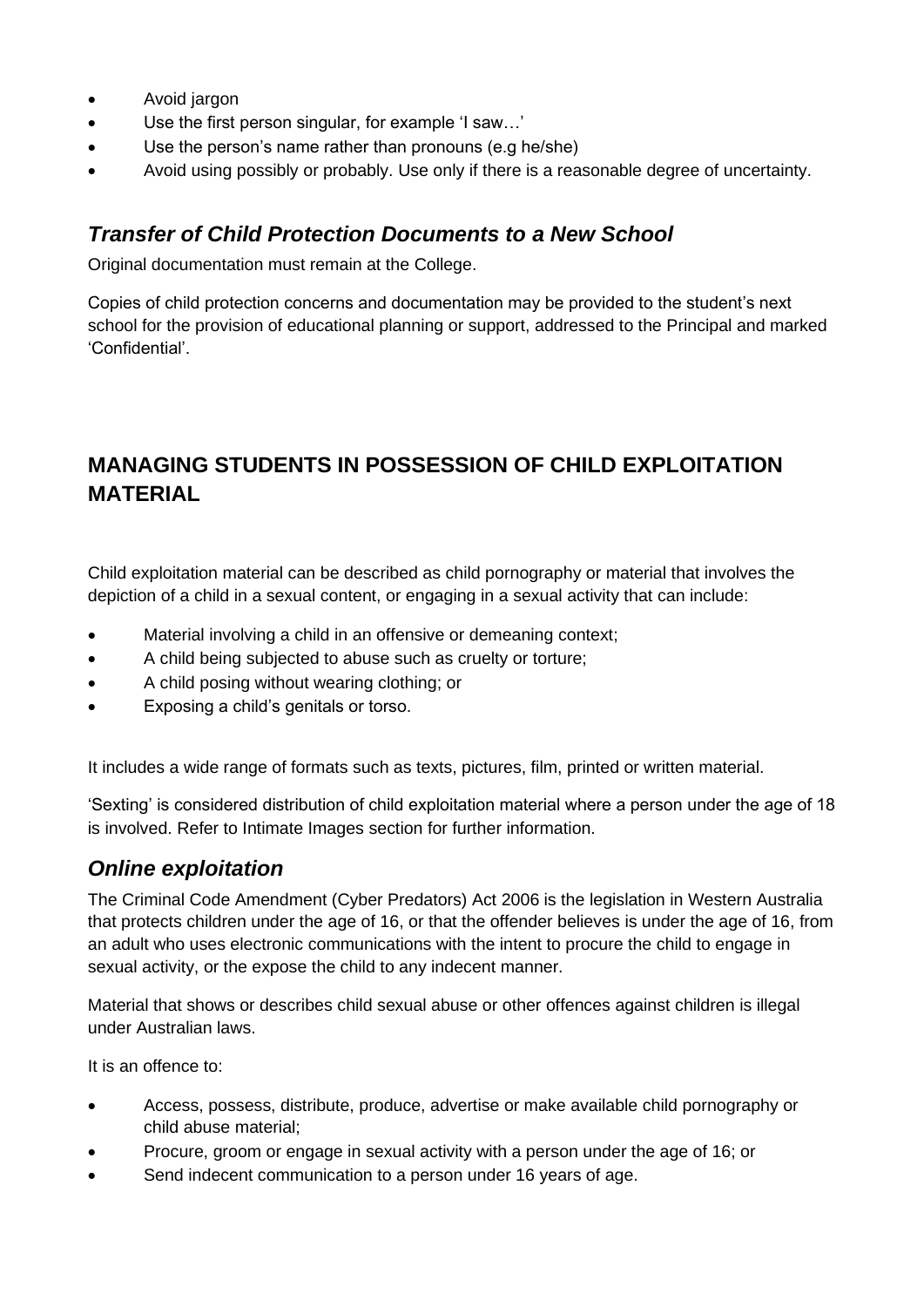The Australian Federal Police (AFP) investigates online child exploitation which occurs using a telecommunications service, such as computers or mobile devices with internet connectivity. The types of offences investigated include grooming and accessing, sending or uploading child exploitation material. Grooming in this context is when an adult has made online contact with a child under the age of 16 with the intention of facilitating a sexual relationship.

If you suspect an adult has engaged in inappropriate activity involving a child, you should immediately report the matter to the Principal.

Upon receipt of the report, the Principal will call the Police on 000 (in an emergency) or Crimestoppers on 1800 333 000.

The Police will identify whether or not a child has been exploited and may interview the students, teachers, parents/guardians and any other parties involved.

The Office of the Children's eSafety Commissioner also takes reports of offensive and illegal online content including child sexual abuse material at: [https://www.esafety.gov.au/complaints-and](https://www.esafety.gov.au/complaints-and-reporting/offensive-and-illegal-content-complaints)[reporting/offensive-and-illegal-content-complaints](https://www.esafety.gov.au/complaints-and-reporting/offensive-and-illegal-content-complaints)

## *Students in possession of child exploitation material*

As soon as a staff member becomes aware that a student is in possession of sexually explicit material on an electronic device (e.g: mobile phone, tablet, computer), the staff member should immediately report the matter to the Principal.

The Principal will:

- Secure the electronic device (if circumstances permit);
- Report all concerns about issues involving child exploitation material allegations to the Police;
- Store devices securely until Police advise the required course of action;
- Request confirmation that the report has been received through the provision of the Police Incident Report number;
- Submit a Critical Incident Report (refer to the *Critical Incident Policy*);
- If a reasonable belief is formed that child abuse has occurred, a mandatory report must be made (refer to *Mandatory Reporting Policy*).
- Support the students involved
- Seek advice from the Police prior to informing parents/guardians
- Inform parents/guardians under the direction of the Police.

The Police will identify whether or not a child has been exploited and may interview the students, teachers, parents/guardians or any other parties involved.

## *Useful links*

[Office of Children's eSafety Commissioner](http://www.esafety.gov.au/)

[Think u Know](https://www.thinkuknow.org.au/)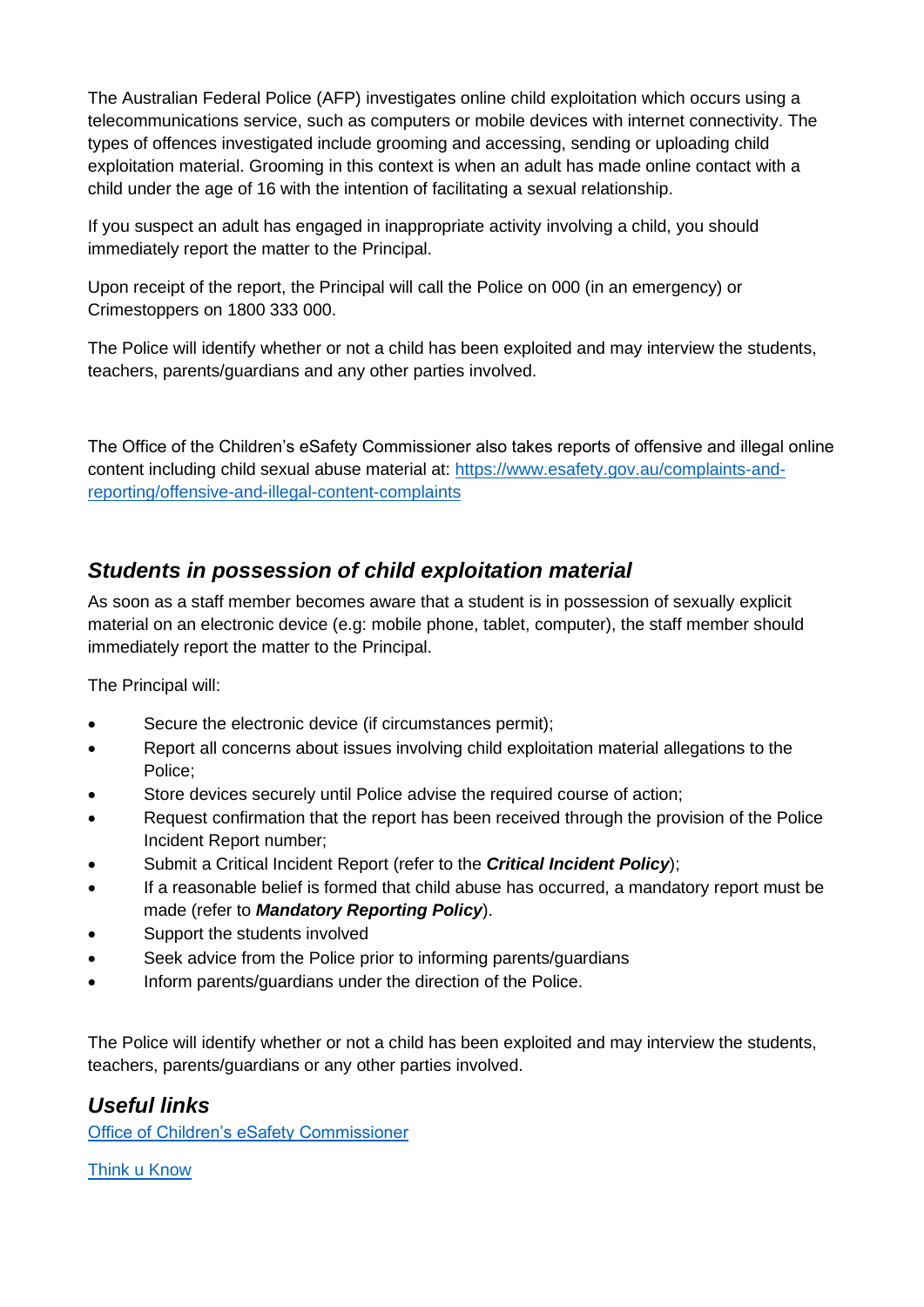# **MANAGING STUDENTS IMPLICATED IN THE DISTRIBUTION OF INTIMATE IMAGES**

The distribution of intimate images includes sharing, posting on social media (or through the regular mail), uploading to websites, or photocopying images and then displaying it where others can see. Distribution of intimate images can also be referred to as 'sexting' where the image is of a sexual nature. It can also be referred to as 'nudes' (by young people), yet an image doesn't need to contain nudity to be considered an intimate image. Sexually suggestive, sexualised imagery of a person or imagery of a person engaged in a private act (for example toileting, bathing or showering), would also fall under term of intimate images.

The potential risks are significant for young people engaging in creating or sharing this type of imagery. The following information aims to safeguard our students and give guidance about how to respond to incidents involving sexting.

# *Definitions*

### **Intimate Imagery**

Imagery can include pictures of intimate areas, hands covering these areas and/ or where underwear only is worn. Images may show partial parts of these areas identified. It also includes images of a person involved in a private act (for example toileting, bathing or showering). This could be real photos, photo-shopped pictures, videos, stories, drawings, cartoons, texts and emails, in digital, electronic or printed form. It does not include images where they would not reasonably expect to be afforded privacy (such as in their bathers at the beach or modelling on the catwalk).

### **Distribution of Intimate Images and the Law**

Under Western Australian laws that came into effect in April 2019, anyone under the age of 16 **cannot consent** to the distribution of intimate images. Under Commonwealth law it is illegal to distribute intimate images of a person under the age of 18.

Children as young as 10 years of age can be charged with distributing intimate images if they share an image of someone who **does not consent** or **cannot consent** due to being under 16.

If a person under the age of 18 commits this offence, WA Police have the discretion to issue a caution or refer the matter to the Juvenile Justice Team instead of proceeding with criminal charges.

It is an offence under Commonwealth Law to take, keep, send or ask for an intimate image of a person who is under the age of 18, including an image of themselves.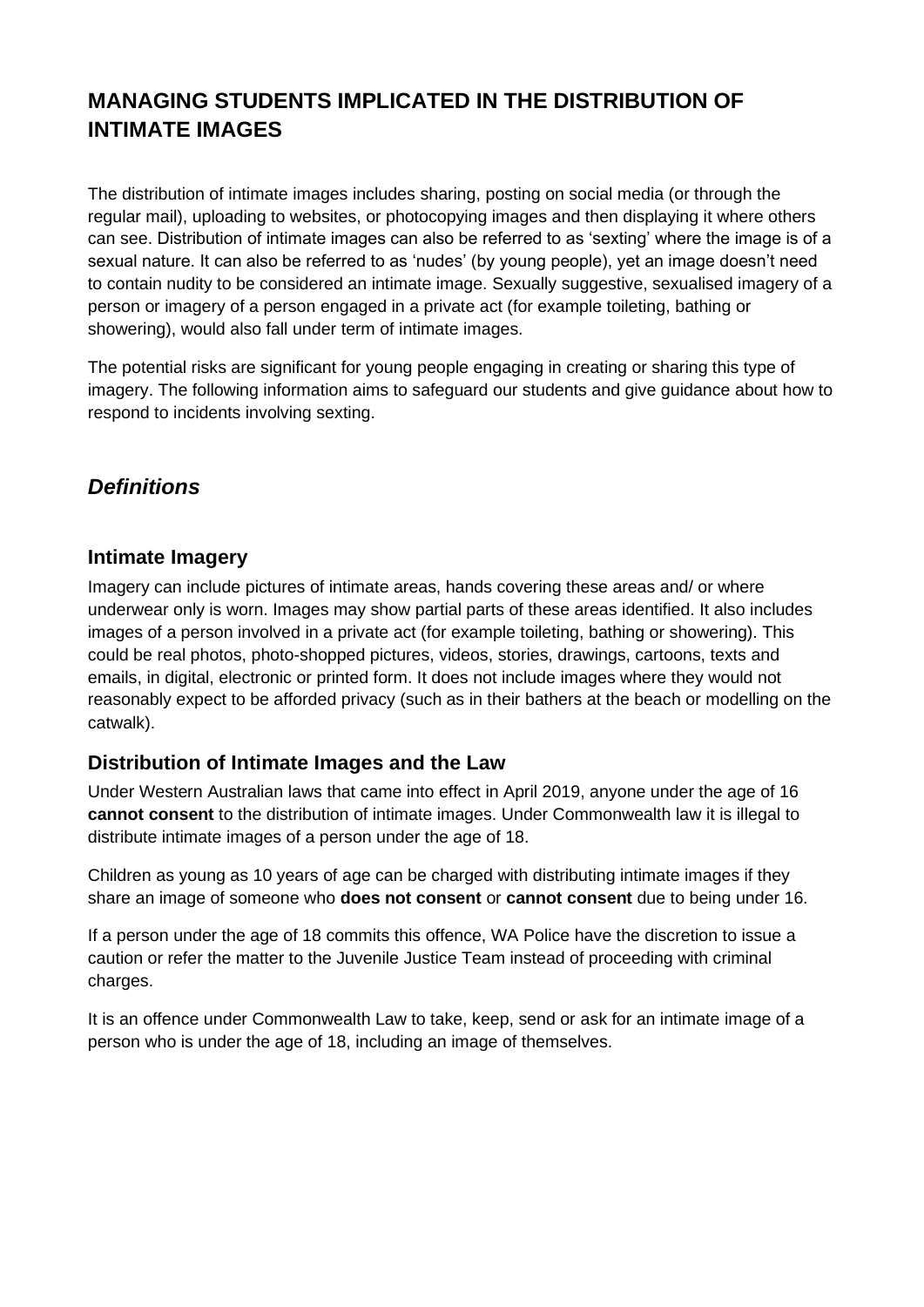# *Responding to incidents involving sexting/distribution of intimate images*

All incidents involving sexting/distribution of intimate images should be responded to in line with the Child Protection and Behaviour Management Policies.

The following steps are to be undertaken when handling incidents:

- Incidents should be reported to the Principal as soon as possible
- The students allegedly involved will be interviewed separately
- Parents/guardians will be informed unless there is a reasonable belief that informing the parents will put the student at significant risk of harm
- At any point during this process, if there is a child abuse concern, the Child Protection Policy must be followed.

## *Assessing the risk*

If a student has shared an intimate image consensually, such as when in a relationship or as a joke, where there is no intended malice, it is appropriate for the College to manage the incident internally following the Student Management Policy. This would be deemed as severe misconduct.

Any incidents with aggravating factors or suspected malicious intent (for example, sharing intimate images without consent) should be referred to the Police.

When assessing the risks, the following should be considered:

- 1. Why was the imagery shared?
- 2. Was the student coerced or put under pressure to produce the imagery?
- 3. Has the imagery been shared beyond the intended recipient?
- 4. Was it shared without the consent of the student who produced the imagery?
- 5. Has the imagery been shared on social media/online?
- 6. If so, what steps have been taken to contain the spread of the imagery?
- 7. Are there any adults involved in the sharing of imagery?
- 8. Do the students involved have additional vulnerabilities?
- 9. How old are the students involved?
- 10. Did the student send the image to more than one person?
- 11. Does the student understand the possible implications of sharing the image?

The following provides guidance on understanding the assessment of risk:

### **1. Why was the imagery shared?**

Students' motivations for sharing intimate images may include flirting, developing trust in a romantic relationship, seeking attention or as a joke. Though there are clearly risks when students share imagery consensually, students who have been pressured to share imagery are more likely to report negative consequences.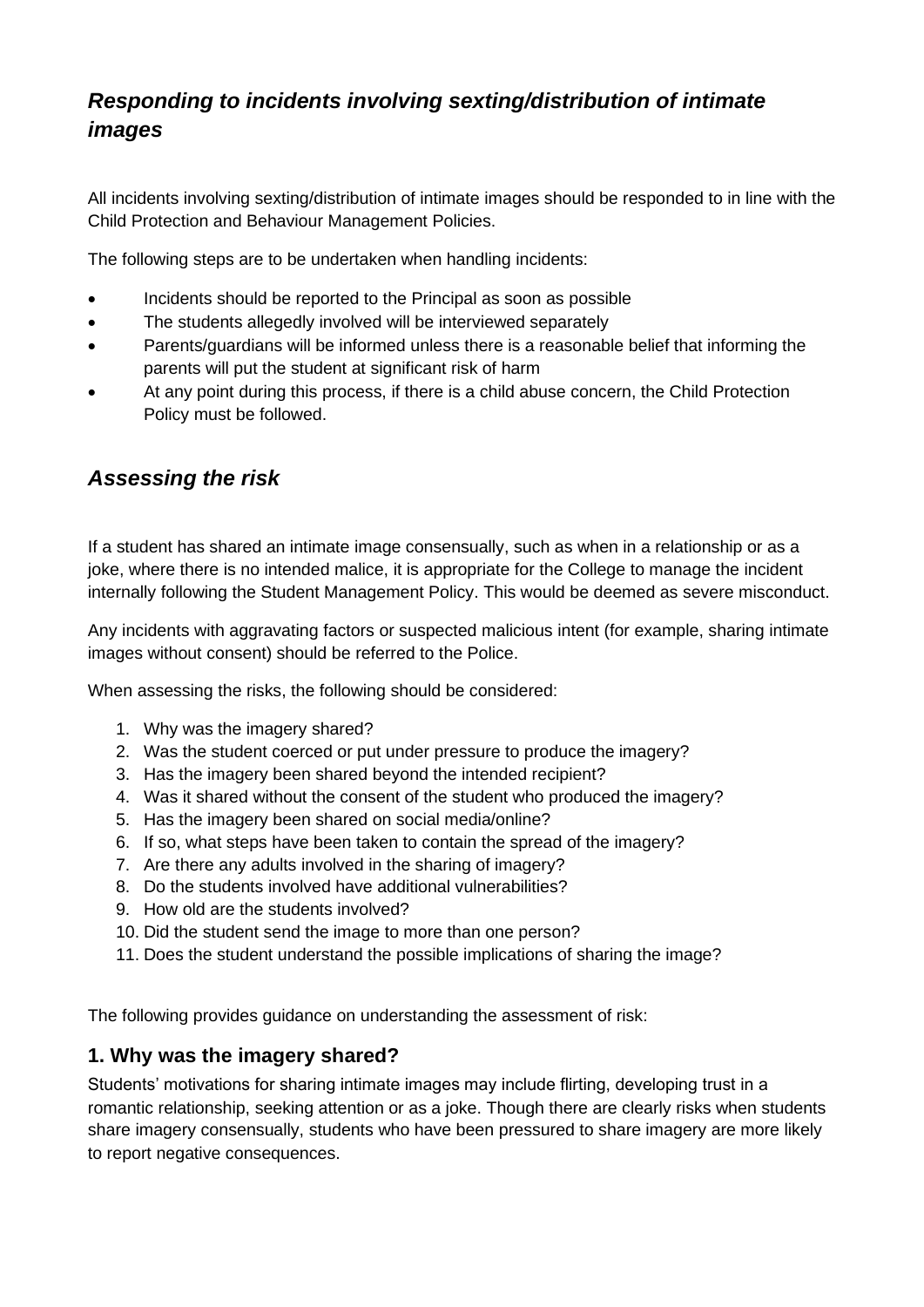## **2. Was the student coerced or put under pressure to produce the imagery?**

A referral to Police should be made to the Police if a student has been pressured or coerced into sharing an intimate image, or imagery is being shared without consent and malicious intent.

Consideration should also be given to a student's level of maturity and the impact of any special educational needs on their understanding of the situation.

In addition to being referred to the Police, the College will take disciplinary action against students who pressure or coerce others sharing sexual imagery (refer to the *Student Management Policy* and *Student Code of Conduct*).

## **3. Has the imagery been shared beyond the intended recipient?**

The imagery may have been shared initially with consent to the intended recipient, yet then passed to others.

## **4. Was it shared without the consent of the student who produced the imagery?**

It may have been shared further with malicious intent or the recipient may have not fully understood the potential consequences.

Consideration should also be given to a student's level of maturity and the impact of any special educational needs on their understanding of the situation.

The Police should be informed if there was a deliberate intent to cause harm by sharing imagery or if the imagery has been used to bully or blackmail a student.

## **5. Has the imagery been shared on social media or online?**

If the imagery has been shared widely on social media or online, this could cause significant embarrassment for the student and have a long term impact on their online reputation. It could also increase the risk of them being bullied or contacted by strangers online.

## **6. If so, what steps have been taken to contain the spread of the imagery?**

Follow website reporting procedures to attempt having the imagery taken down and where this is unsuccessful, report to the Office of the Children's eSafety Commissioner for their assistance in attempting to remove the content.

If the student is being contacted by people they do not know who have viewed the image, then the matter should be referred to the Police immediately.

## **7. Are there any adults involved in the sharing of imagery?**

The Police should be contacted immediately as this is illegal.

### **8. Do the students involved have additional vulnerabilities?**

Consideration should be given to whether a student's circumstances or background makes them additionally vulnerable. This could include being a child in care, having special educational needs, having a disability or having been a victim of abuse.

Where there are wider concerns about the care and welfare of a student, child protection protocols are to be followed.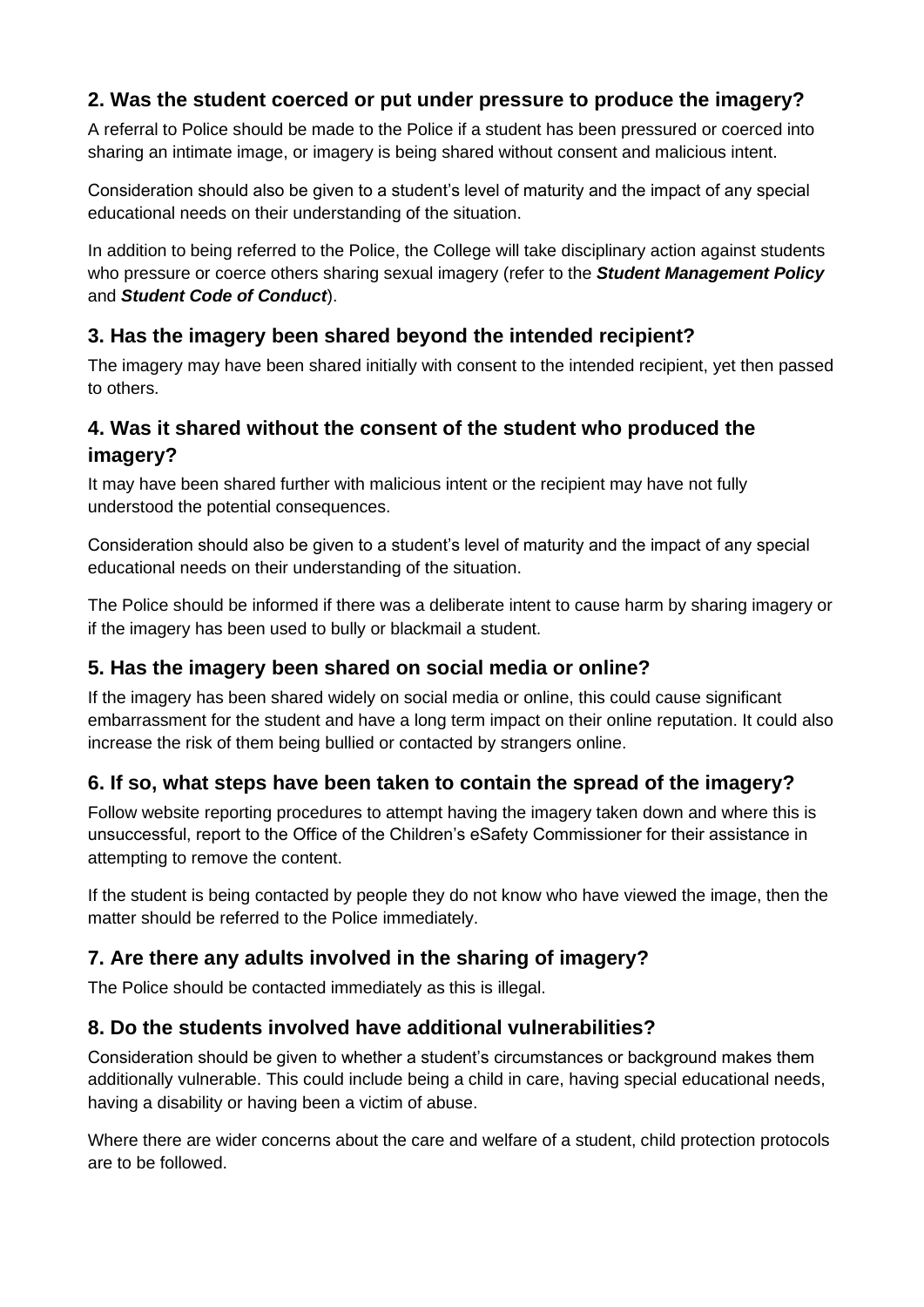## **9. How old are the students involved?**

Children under 16 years of age are considered not to have the emotional maturity to consent to sexual activities and children 13 year or younger are considered incapable of consenting to sex. Any imagery containing sexual activity by children under the age of 16 will be referred to the Police.

Even though children aged 16 to 18 are over the age of consent, they are still considered a 'child' in terms of Mandatory reporting legislation.

Being older can give someone power in a relationship so if there is significant age differences, it may indicate the younger person was pressured to generate the image or share it.

Consideration should also be given to a student's level of maturity and the impact of any special educational needs on their understanding of the situation.

If you believe the imagery contains acts which you would not expect a young person of that age to engage in, then the incident will be referred to police.

### **10. Did the student send the image to more than one person?**

If the student is sharing intimate imagery with multiple people, this may indicate there are other issues that the student needs support with. Consideration should be given to their motivations for sharing.

If you believe there are wider concerns for safeguarding the welfare of the student, the child protection protocols should be followed.

### **11. Does the student understand the possible implications of sharing the imagery?**

Students may produce or share imagery without fully understanding the consequences of what they are doing. They may not, for example, understand how it may put them at risk or cause harm to another student. They may also not understand consent.

Exploring their understanding may help you plan appropriate responses, helping you assess, for example, whether they passed on an image with deliberate intent to harm.

Other questions to consider:

- What is the impact of the students involved?
- Does the student understand consent?
- Has the student taken part in this kind of activity before?

## *Useful resources*

<https://www.getthefacts.health.wa.gov.au/keeping-safe/sexting>

[https://ww2.health.wa.gov.au/~/media/Files/Corporate/general%20documents/Child%20protection/](https://ww2.health.wa.gov.au/~/media/Files/Corporate/general%20documents/Child%20protection/PDF/InfoSheet16-Sexting-adolescents-and-the-law.pdf) [PDF/InfoSheet16-Sexting-adolescents-and-the-law.pdf](https://ww2.health.wa.gov.au/~/media/Files/Corporate/general%20documents/Child%20protection/PDF/InfoSheet16-Sexting-adolescents-and-the-law.pdf)

[https://department.justice.wa.gov.au/I/intimate-images-law\\_print.aspx](https://department.justice.wa.gov.au/I/intimate-images-law_print.aspx)

<https://www.esafety.gov.au/>